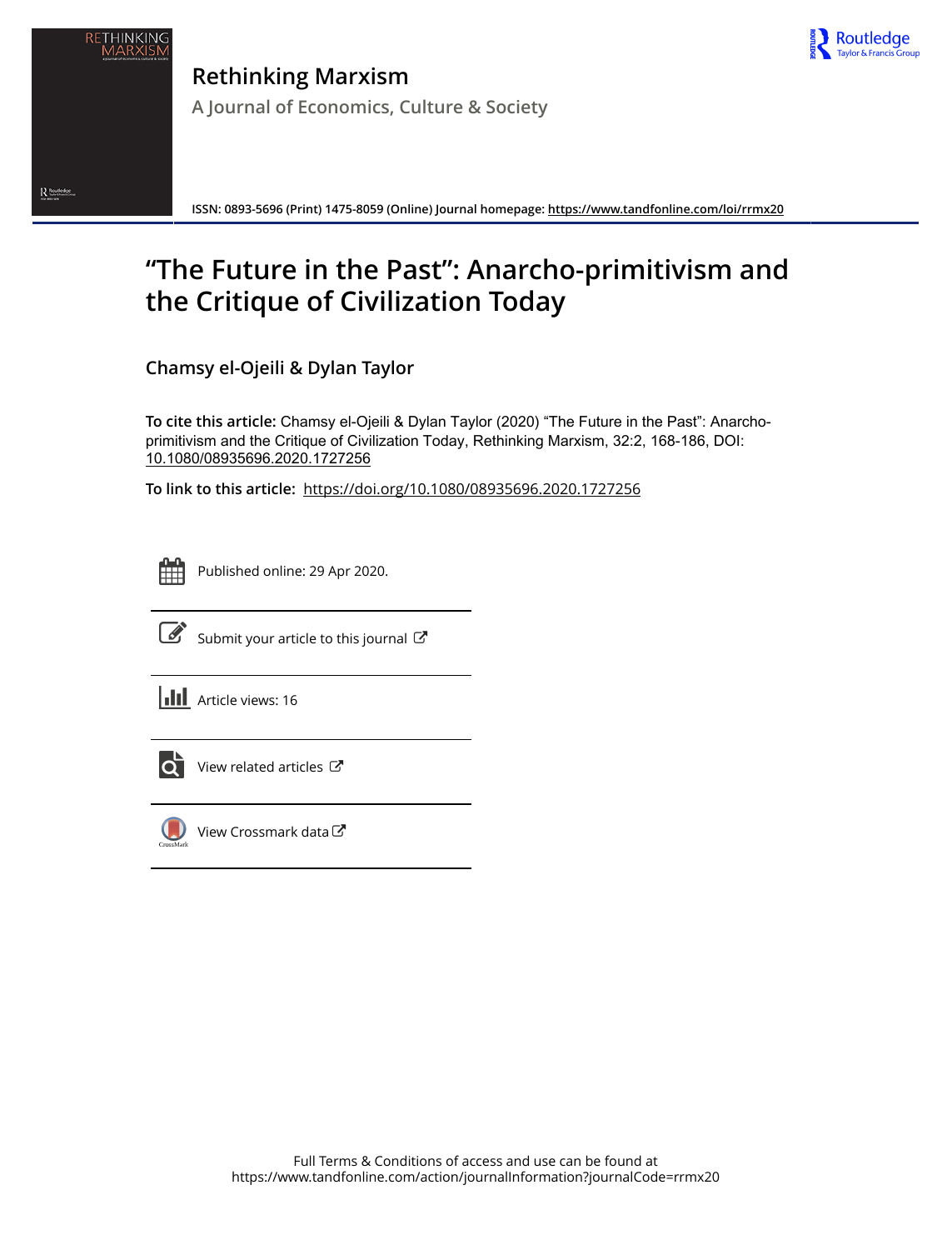## <span id="page-1-0"></span>"The Future in the Past": Anarchoprimitivism and the Critique of Civilization Today

### Chamsy el-Ojeili and Dylan Taylor

This essay examines the core ideas and contemporary relevance of anarcho-primitivism, a current of ultra-leftist thought that flourished between the mid 1980s and mid 1990s. The influences of anarcho-primitivism can be traced to periods from the late nineteenth century to the Great War and from 1945 to the mid 1960s, with challenges to conventional leftism issued by thinkers such as Jacques Camatte. In place of a narrow criticism of capitalism and the modern state, anarcho-primitivism offers a wide-ranging critique of civilization. The utopian complement to this critique is to advocate a "future primitive" mode of being, reconciling with nature and reestablishing community. After considering critical issues with anarcho-primitivism, this essay examines how its themes have reappeared in more recent critical thought—as seen in the work of Derrick Jensen and Timothy Morton—and how these themes continue to raise important challenges against a hegemonic liberalism that emphasizes growth, competition, and individualism.

Key Words: Critical Theory, Environment, Ideology, Left Politics, Radical Social Theory

In a 1986 issue, the group around the Detroit-based paper Fifth Estate wrote of their effort to develop a "critical analysis of the technological structure of western civilization combined with a reappraisal of the Indigenous world and the character of primitive and original communities. In this sense we are primitivists" (Moore, [n.d.\)](#page-18-0). Fifth Estate, alongside papers and journals such as Green Anarchy, Species Traitor, Anarchy: A Journal of Desire Armed, and Green Anarchist, as well as intellectuals such as Jacques Camatte, Fredy Perlman, John Zerzan, John Moore, and David Watson (aka, George Bradford), are part of an intellectual-political current variously known as civilization critique, green anarchism, primitivism, neo-primitivism, and anarcho-primitivism. This current flourished most in the period between the mid 1980s and mid 1990s and was subsequently encompassed and partially eclipsed by the anarchist-leaning alternative-globalization current. While anarcho-primitivist thinkers are marginal figures today, the themes they grappled with are as relevant as ever and are being extended by a number of contemporary critical scholars.

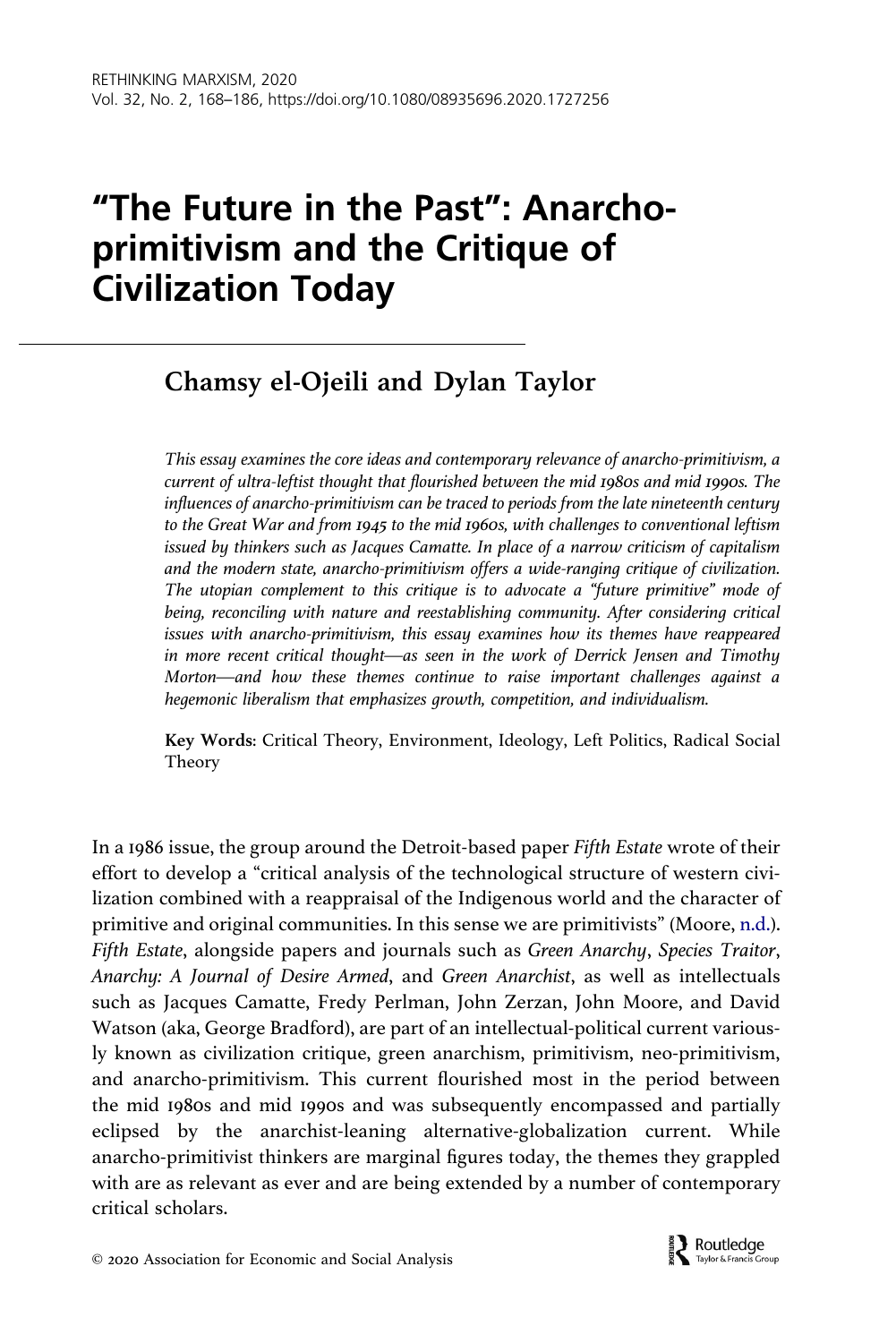<span id="page-2-0"></span>In many respects, anarcho-primitivism appears to occupy a position at the most extreme edge of leftist extremisms, with its excoriating though often poetic critique of the entirety of civilization from the Neolithic Revolution onward and with its entirely noncontemporaneous desire for a "future primitive" mode of being. In turning to anarcho-primitivism, we explore a set of stark, recurrent argumentative polarities that function as a critical and utopian constellation of figures and concerns, such as nature/culture, spontaneity/artifice, instinct/science, wholeness/fragmentation, and community/atomization. We analyze these (1) by turning to two predominant generations of influences deployed and synthesized within contemporary anarcho-primitivism and (2) by discussing axiomatic primitivist efforts to separate their position from modernizing leftisms of both anarchist and Marxist variants. We then lay out the anarcho-primitivist depiction of the civilization, Leviathan, or megamachine that they oppose, and we subsequently consider the utopian contestations and contentions posed to this systemic totality. Surveying some of the often brutal, critical responses to anarcho-primitivism, we nonetheless suggest the relevance of certain dimensions of the primitivist case and trace these dimensions through the work of some contemporary scholars on the left.

#### Sources of Dissent

A distinctive anarcho-primitivist current emerged in the 1970s, visible in Jacques Camatte's 1973 essay "The Wandering of Humanity" and in Fifth Estate's reorientation later in that decade (Millett [2004;](#page-18-0) Moore [1996](#page-18-0)). Prior to these developments were two major, though somewhat disparate, generations of influences and intellectual interlocutors.<sup>1</sup> The first was located between the late nineteenth century and the Great War and drew on Romantic and counter-Enlightenment critiques of modernity: the celebration of humanity's creative, intuitive, and emotional capacities; people as artists, rather than workers or consumers; an emphasis on the collective good and strong social bonds; the recognition of the past as living foundation of the present; society as a complex, interdependent, organic whole; nature as vital and irreducible to a series of physical, mechanically functioning objects; and concern with industrialization, urbanization, and the growing pervasiveness of the "cash nexus," as corroding authentic individuality and community (Gordon [1991;](#page-17-0) Plant [1974](#page-18-0); Rundell [2003;](#page-18-0) Saiedi [1993](#page-18-0); Smith [1997;](#page-19-0) Swingewood [2000\)](#page-19-0).

1. The search for precursors can go back further than we outline here. Becker [\(2012,](#page-16-0) xxvii), for instance, suggests that Diogenes and the cynics expressed and actively lived a "primitivist philosophy," and he notes that Zerzan locates traces of anarchists of "a primitivist bent" in the Brothers and Sisters of the Free Spirit in the fourteenth century, in the Radical Levellers and Diggers active in the English Revolution, and later with the Luddites. We focus on the nineteenth century in our search for antecedents to anarcho-primitivism. While primitivist currents were present earlier, it was in the nineteenth century, we suggest, that a systematic and explicit rejection of civilization, as tied to capitalism and industrialization, was formulated and activated within various philosophical and activist currents.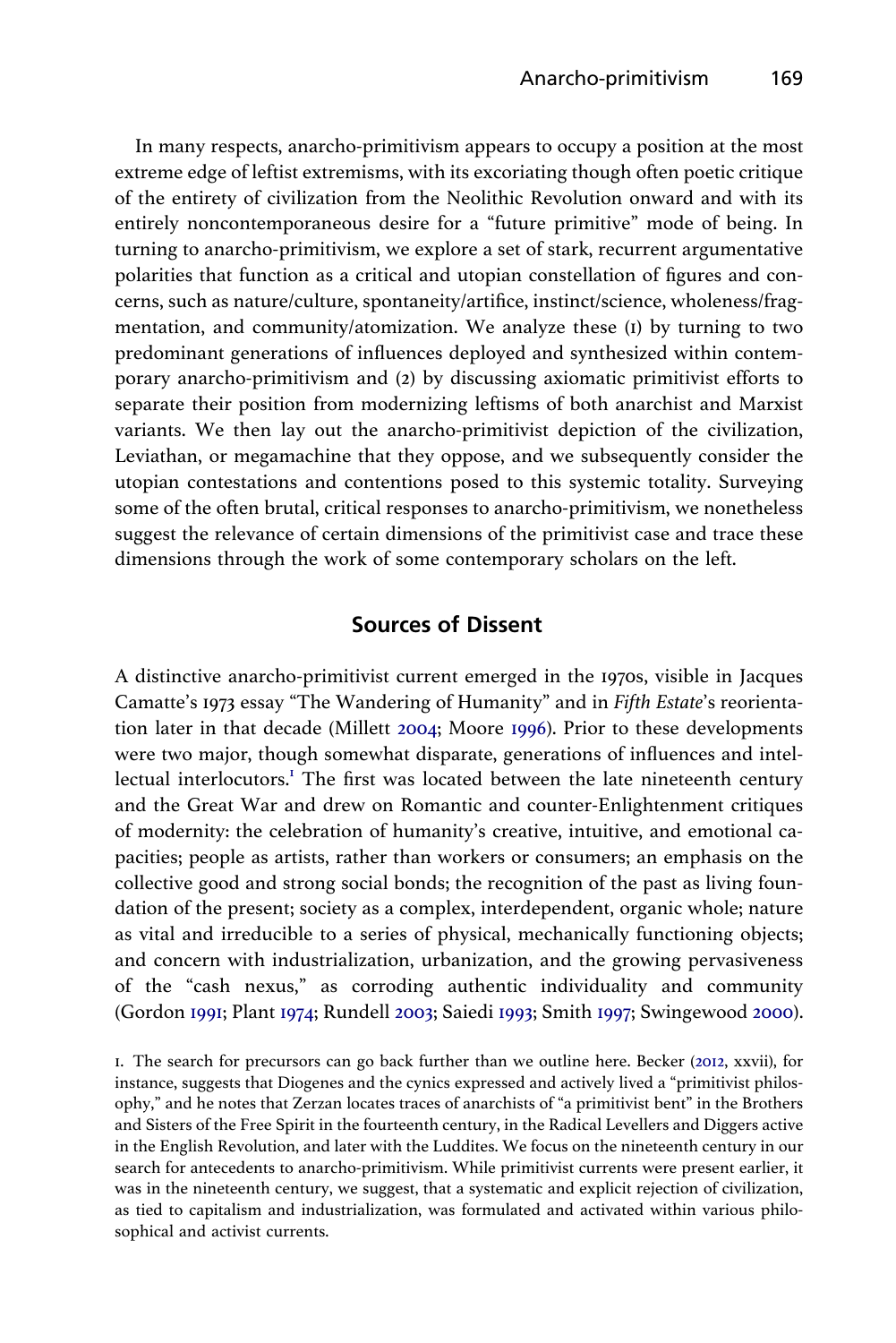<span id="page-3-0"></span>Classic sociological thinkers contributed to this line of critique, as seen, for instance, in Tönnies's opposition of Gemeinschaft (community) to Gesellschaft (society), Durkheim's concerns over egoism and anomie, and Weber's critique of rationalization and disenchantment. Marx is a crucial figure here. His early work, of course, is marked by concern for workers' alienation from human essence, the social impact of the division of labor, and the city/country divide, and The German Ideology offers a distinctively green, romantic vision of communism—hunting, fishing, shepherding, and critical criticism.

Counter to notions of an epistemological break, aspects of these critical and utopic themes persisted in Marx's work and influenced diverse Marxist currents. Morris's [\(1946,](#page-18-0) 601) News From Nowhere, for instance, portrays industrial society as an increasingly "uninhabitable desert"—noisy, polluted, ugly—where humans are enslaved by machines. In explaining his "conversion to socialism," Morris states that "apart from my desire to produce beautiful things, the leading passion of my life has been and is hatred of modern civilisation" (657). His vision of socialism finds its referents in the past, in the period between the twelfth and sixteenth centuries (Morris [1994](#page-18-0)), with calls for an abundance of open spaces, an exit from the age of inventions, and the celebration of craftsmanship and of the workshop as a "school of art" (Morris [1946,](#page-18-0) 582). In his great utopian novel, Morris imagines a postrevolutionary anthropological transformation of people who become beautiful, graceful, and carefree, without jealousy or acquisitiveness—in a word, innocents.

Morris's "hatred of modern civilization" is admittedly unusual within Marxism. Marxism normally plays the role of modernity's loyal opposition (Therborn [2009\)](#page-19-0), maintaining the dialectical position that capitalist modernity is both progress and catastrophe (Jameson [1984\)](#page-17-0). Morris prompts us to challenge the simple opposition commonly erected between Marxism and anarchism on this score. That said, anarchism is more frequently associated with an extended critique of modernity—including the critique of Marxism's submission to modern ills, such as productivism. Clark ([1984](#page-17-0), 159), for instance, asserts that anarchism has always questioned largescale, centralized, highly mechanized industry, opposing the Enlightenment belief that liberation might be won through "epistemological-technological triumph over nature."

Clark [\(2008\)](#page-17-0) perpetuates an anachronism here (reducing Marxism to its orthodox variant), and there is little to support a blanket depiction of anarchism as a champion of golden-age primitivism. Nevertheless, components of the subsequent primitivist current are present in the anarchist tradition. As noted by Marshall ([1992](#page-18-0)), there are a number of conceptual affinities: such as that the best part of human history was pre-state, that the acquisitions of the modern age were evil, and an attachment to spontaneous order (against the artificiality of the state).

More concretely, Proudhon's work enshrines the small-town values of the peasant and artisan (Sonn 1992). In Bakunin's ([1973,](#page-16-0) 123) work, meanwhile, alongside the Promethean contention that humanity must master the natural world,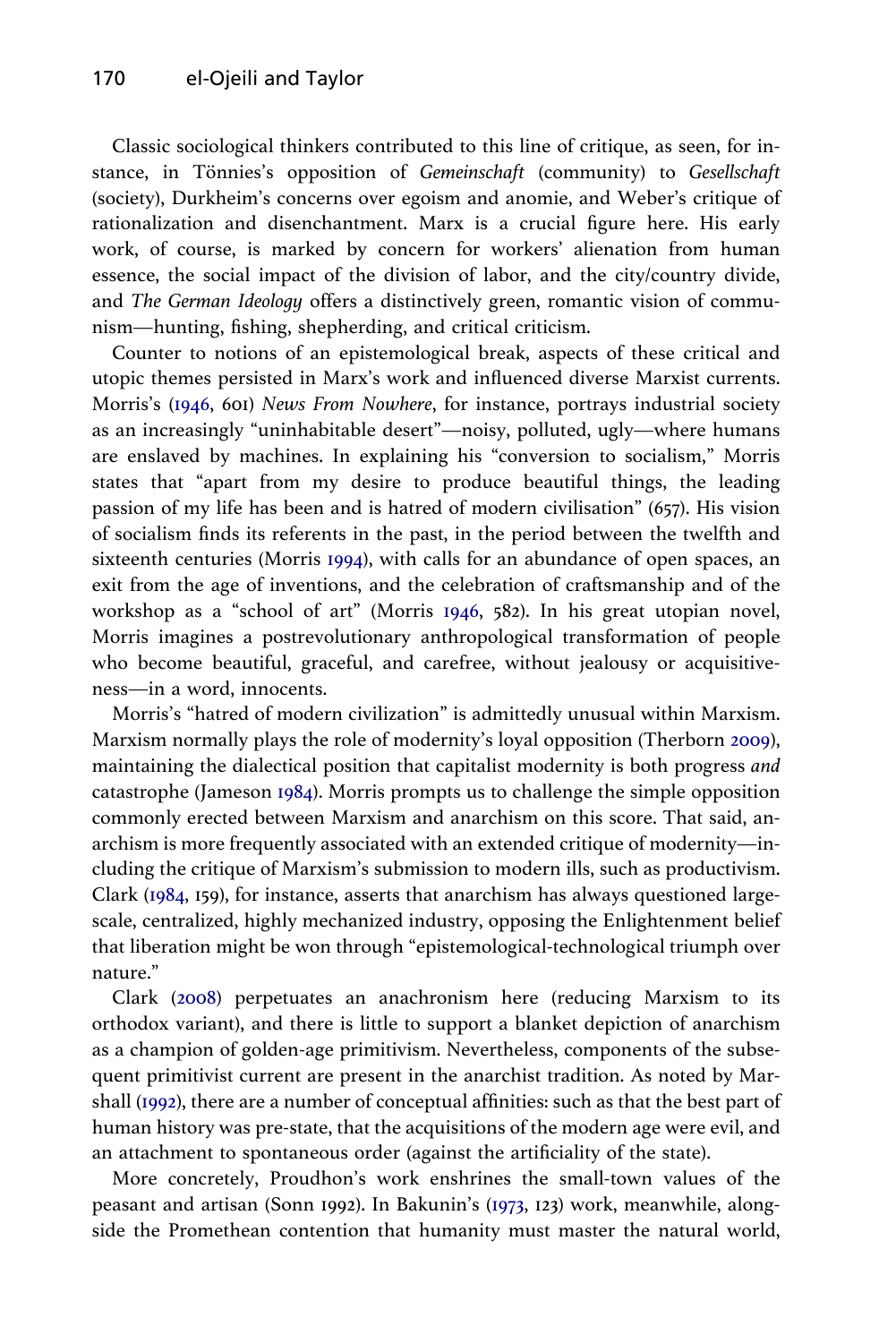<span id="page-4-0"></span>which involves the "absolute authority" of science, we also find a critique of the belief in the infallible authority of scientists. Both positivists and Marxists (the "scientific socialists") are viewed as potentially forming a "new privileged scientific and political class" (Bakunin [1990,](#page-16-0) 181). Against this scientistic tendency, Bakunin [\(1973](#page-16-0)) espouses a vitalistic elevation of instinct, passion, art, and life, calling for a democratic reformation of science (Thorpe and Welsh [2008\)](#page-19-0).

Different impulses are found in the anarchism of Kropotkin and Landauer. Kropotkin ([1975\)](#page-18-0) associates anarchism with the natural sciences—tracing extant anarchistic tendencies within evolution and equating anarchism with inductive natural-scientific methods. Evolutionary propensities toward sociability or mutual aid could be bolstered, he contends, by an anarchistic release of modern technology's promise (Clark [2008](#page-17-0); Kropotkin [1975](#page-18-0); Gordon [2009\)](#page-17-0). This anarchist Prometheanism combines with affinities for peasant life and elements of the medieval system—self-administration, guilds, and city organization (Kropotkin 1975; Osofsky [1979\)](#page-18-0).<sup>2</sup> Landauer likewise looks to peasant traditionalism, art, and artisanal production, combining collectivist, spiritual, and folkish attachments to organic and harmonious community (set against urban and industrial life) with Nietzschean voluntarism, literary Bohemianism, and Romantic individualism (Landauer [1978](#page-18-0); Lunn [1973\)](#page-18-0). The Marxism institutionalized at the Erfurt Congress of 1891 was anathema to such thought (Link-Salinger [1977](#page-18-0)), and Landauer ([1978,](#page-18-0) 54) branded these Marxists as the progeny of steam, as seeking to replace spirit with science: "Scientific swindlers … cold, hollow, spiritless." Against Marxism's progressivism, Landauer depicted his age as one of "deep decay" (65, 54, 136).

We can also delineate a loose, diverse second generation of influences at work in contemporary anarcho-primitivism, appearing after the Second World War and running through to the mid 1960s. The Frankfurt School is important here. Zerzan, for instance, draws on the Dialectic of Enlightenment, alongside Adorno's ([1991\)](#page-16-0) critique of mass consumer culture, pseudoindividuality, inauthenticity, and standardization (see, for instance, Zerzan [1994\)](#page-19-0). Zerzan ([2009a](#page-19-0)) also worked through Benjamin's [\(1968,](#page-16-0) 259) "Theses on the Philosophy of History," with its images of progress as catastrophe, civilization as barbarism, redemption as a "tiger's leap into the past," and its critique of a socialism that "recognises only the progress in the mastery of nature." Marcuse's [1964](#page-18-0) One-Dimensional Man also contains themes congruent with anarcho-primitivism—in particular, the contention that technological advancement domesticates dissent (Gordon [2007\)](#page-17-0).

Another unorthodox Marxian forebear to anarcho-primitivism, central to the pioneering work of Camatte, is Amadeo Bordiga, the first leader of the Italian

<sup>2.</sup> In this vein, we could also mention the "guild socialism" current—found, for instance, in the journal New Age (1904–20)—which focused on the alienating consequences of the division of labor and looked toward the establishment of a more democratic type of small-scale artisanal production (Schecter [1994\)](#page-18-0). This romantic socialism attracted minds such as G. D. H. Cole, Alfred Richard Orage, and Bertrand Russell.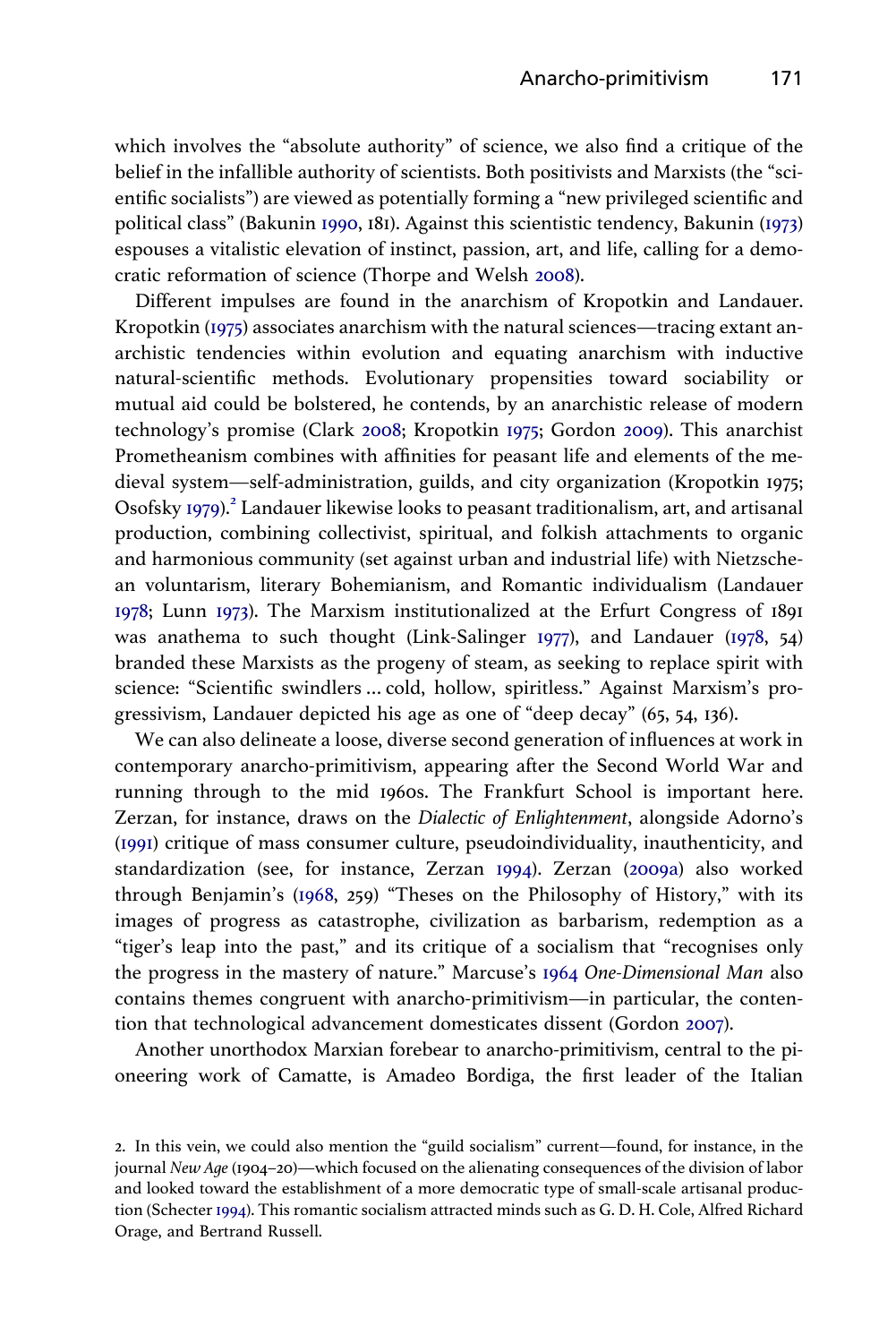<span id="page-5-0"></span>Communist Party. A firm historical materialist, holding that material conditions shape consciousness, Bordiga [\(\[1946\] 2003,](#page-17-0) [\[1950\] 2012\)](#page-17-0) opposed the Soviet Union on the grounds that it was a variety of capitalism. He was also resolutely antiparliamentary and antidemocratic, a position stemming from his rejection of bourgeois individualism. Communism, if realized, would be the "affirmation of social man" (Bordiga [\[1950\] 2012\)](#page-17-0), "the joyous harmony of social man" (Bordiga [\[1965\] 2012\)](#page-17-0). Strikingly, Bordiga [\(\[1951\] 2003](#page-17-0), [\[1951\] 2013,](#page-17-0) [\[1952\] 2013,](#page-17-0) [\[1953\] 2013](#page-17-0)) wrote a number of pioneering essays in the 1950s on the connection between capitalism and environmental degradation. In these texts Bordiga criticizes the modern obsessions with science, technology, and production. He considers the disasters and chain reactions provoked by the "convulsive dynamic" of "super-capitalism" (for instance, deforestation; see Bordiga [\[1951\] 2013](#page-17-0)), rejects the "agglomerated monsters" arising from urbanism (Bordiga [\[1952\] 2013](#page-17-0)), agonizes over the impact of machines on human beings, and critiques the general capitalist neglect of future generations.

A third, more anarchistic strand of influence is found in the work of Anglo-American thinkers such as Herbert Read, Alex Comfort, George Woodcock, and Paul Goodman, all of whom evince a romantic anarchism that stresses authenticity, instinct, the art-life connection, participation, sensuousness, and community (Marshall [1992](#page-18-0)). In Goodman [\(1960](#page-17-0)), for instance, we again encounter critiques of urbanization and technology along with laments for lost community set against participation and self-rule as modeled on the town meeting. Such countercultural themes gained traction in core nations in the 1960s and '70s, particularly concerns over runaway technology. Here, Jacques Ellul's [1965](#page-17-0) critique of "autonomous technique" as a "cold monster" and Lewis Mumford's [1967](#page-18-0) arguments about the "megamachine" are pertinent—with both frequently cited by primitivist thinkers (Ellul [1965](#page-17-0); Millett [2004;](#page-18-0) Thorpe and Welsh [2008;](#page-19-0) Watson [\[1997\] 2010;](#page-19-0) Zerzan [\[1994\]](#page-19-0) [2009](#page-19-0)). The ultra-leftist ideas developed or rearticulated in the 1960s—council communism, situationism, and autonomism—have also influenced the development of anarcho-primitivist thought, especially participation, the critique of inauthenticity, and the prioritization of continuous struggle by human beings against capital and atomization (Moore, [n.d.](#page-18-0); Perlman [1983](#page-18-0); Watson [\[1997\] 2009](#page-19-0); Zerzan [\[1994\] 2009](#page-19-0)).

These diverse sources of dissent were combined, in various ways, by the journals and thinkers advancing the anarcho-primitivist project, best viewed as a family of contention, a "highly unstable, non-homogenous composite" (Favilli [2016](#page-17-0), vii, x).

#### Leftist Modernity and Its Discontents

Anarcho-primitivism arose in the 1970s as a response to the perceived failure of other contemporary leftist approaches to adequately question productivism, "progress," the division of labor, and the seriousness of the environmental crisis (Zerzan [\[2002\] 2009,](#page-19-0) [\[2008\] 2009](#page-19-0)). This is important, as the three most notable primitivist thinkers, Perlman (b. 1934), Camatte (b. 1935), and Zerzan (b. 1943),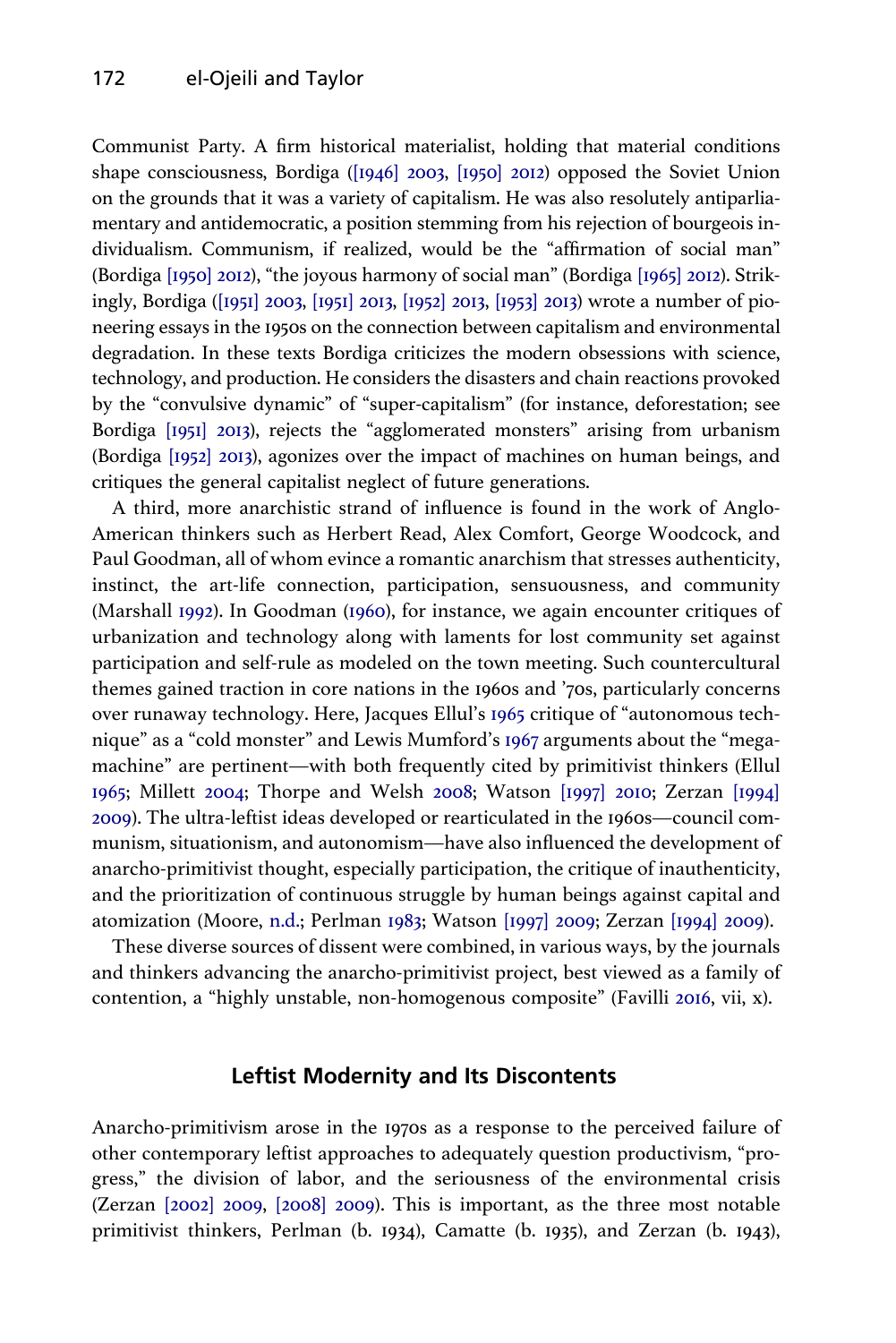<span id="page-6-0"></span>emerged from the established ultra-leftist milieus of councilism, Bordigism, and autonomism.3

While Camatte's thought was situated in the Bordigist camp for the greater part of the 1960s, $4$  he breaks with this tradition (and Marxism generally) later in the decade over the question of organization. Against the Bordigist emphasis on the party, Camatte [\(1995](#page-17-0), 19) developed a spontaneist and antisubstitutionist line. Just as the state is a "gang" mediating between particular capitals, he asserted, so too have all parties evolved into gangs, including the International Communist Party (to which he had belonged). For Camatte, all forms of authentic workingclass political organization had disappeared, replaced by various "rackets" competing for theoretical and organizational prestige. As an "illusory community" (31), the gang merely "replaces all natural or human presuppositions with presuppositions determined by capital" (26–7). This process is linked by Camatte to capital's achievement of "real domination" (26).

Here Camatte draws on Marx's Grundrisse and the so-called unpublished sixth chapter of Capital, "Results of the Direct Production Process." In these sources, Marx distinguishes between the formal and real subsumption of labor under capital, deploying this distinction as a critique of capital's growing penetration into human existence. For Camatte ([1995\)](#page-17-0), real subsumption entails the domestication of human beings by capital, the autonomization of the nonliving, and the progressive "capitalization of everything." In this process, capital becomes social, "an animated monster," seizing "all the materiality of man" (106). In short, capital "has become the material community of man" (107).

Breaking with Bordigism on the question of organization, Camatte [\(1995](#page-17-0), 20) rejects all political representation as a "screen" and an "obstacle to a fusion of forces" and insists that emancipation must be self-emancipation based on materialist premises (consciousness follows action). Here, Camatte looks to Marx's reflections on the Communist League, insisting that, at this moment, one can only recognize the party in the historic (as opposed to formal) sense: "The revolutionary must not identify himself with a group but recognize himself in a theory that does not depend on a group or on a review, because it is the expression of an existing class struggle … the desire for theoretical development must realize itself in an autonomous and personal fashion and not by way of a group that sets itself up as a kind of diaphragm between the individual and the theory" (32–3). Camatte's work from the early to mid 1970s, while extending the above themes, argues that

3. We have not discussed the pioneering work of Murray Bookchin, whose essays through the 1960s, collected in Post-Scarcity Anarchism (see Bookchin [1986\)](#page-17-0), chart much of the initial critical and utopian territory here, developing an early green anarchism. Bookchin later came into bitter conflict with deep-ecology activists and primitivists, but much of his critique of leftism is consonant with that developed by anarcho-primitivists. For instance, aspects of what Bookchin says in "Listen, Marxist!" coalesce with elements found in Camatte's work through the late 1960s and early '70s.

4. See el-Ojeili (2014) for a detailed discussion on this point.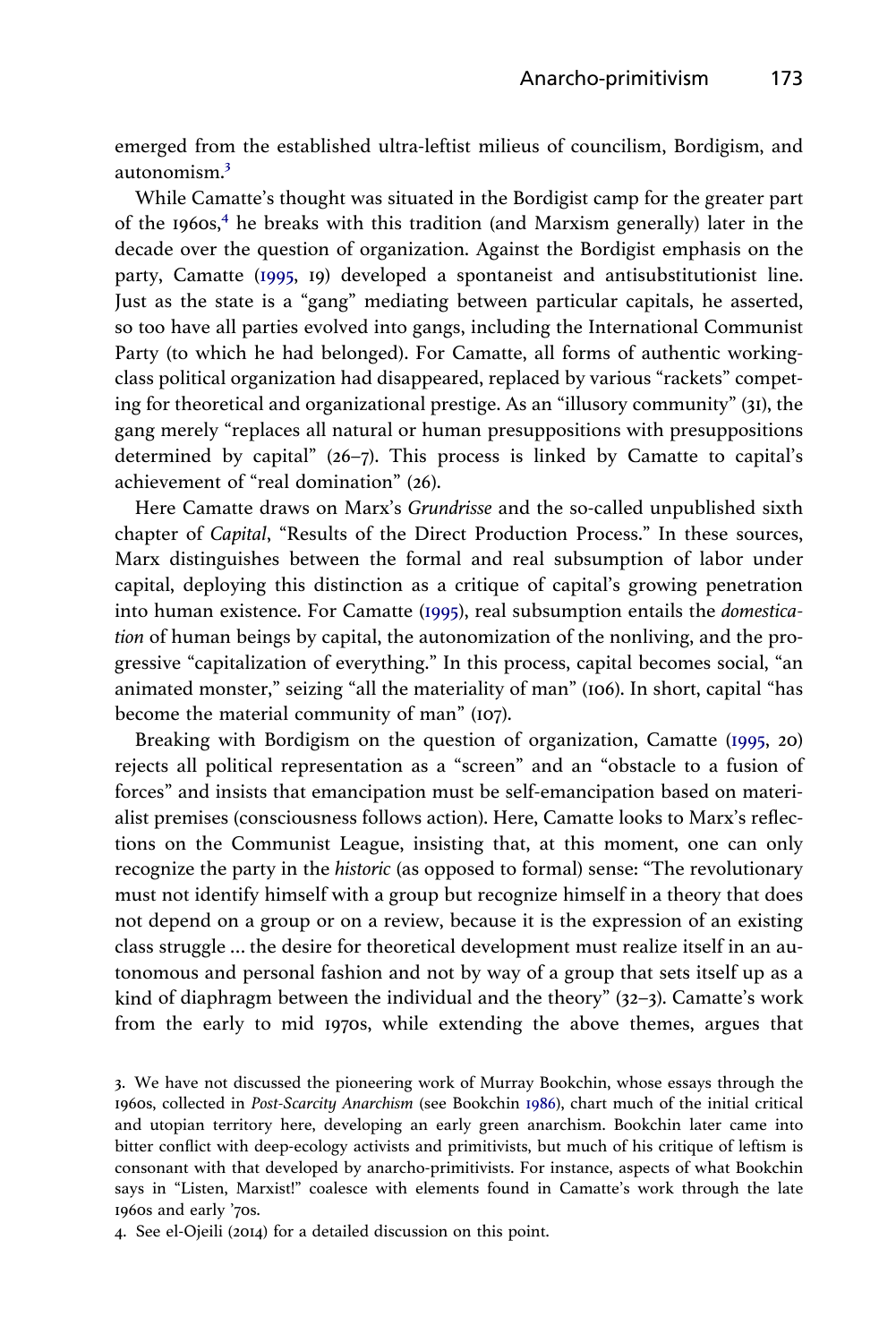<span id="page-7-0"></span>capitalism has now overcome the law of value, has been able to absorb crises, and, in a Debordian formulation, contends that capital is today representation (39–40, 54). Significantly, capital has finally negated classes through the "universalization of wage labour," creating a "collection of slaves of capital" (41). It is "humanity that is exploited" (40). Camatte now suggests that the "working class," as self-conscious collective actor, is inherently reformist: "Doesn't Lenin's discredited statement that the proletariat, left to itself, can only attain trade-union consciousness, describe the truth about the class bound to capital?" (58–9). Proletarian struggle leads, progressively, to its integration with capital, and any appeals to parties, councils, or other forms of working-class organization as leading the way to communism are jettisoned as mere "coagulations of despotic consciousness" (57).

Camatte ([1995\)](#page-17-0) also depicts the "revolutionary reformism" of the period 1913–45 as a decisive stage in Marxism's failure. It is implicated in the mid-nineteenthcentury-onward "wandering of humanity," the notion that the "growth of productive forces [is] the condition sine qua non for liberation" (54). The convergence of the proletarian movement with the presuppositions of capital is later expanded upon as follows: "The dichotomy of interior/exterior; the vision of progress; the exaltation of science; the necessity of distinguishing human from the animal, with the latter being considered in every case inferior; the idea of the exploitation of nature" (199–200). While Marx's own works (chiefly the earlier texts) continued to influence Camatte, Marxism was cast as unwittingly implicit in the domestication of humanity (as were other established leftist traditions and movements).

We see similar trajectories in the work of Perlman and Zerzan.<sup>5</sup> In particular, they continue to extend the conceptualization of power—moving beyond a strictly class-centered approach to develop a broader notion of hierarchy that considers the elevation of the human over other living beings and that encompasses questions of everyday life ignored by more orthodox Marxists and anarchists. This entails, also, the need for new modes of struggle—moving beyond, for instance, party-type organizations (Moore [1996\)](#page-18-0). A significant ontological break takes place here (Aaltola [2010](#page-16-0)), encompassed in a novel narrative and in "social cosmology" (Therborn [2000\)](#page-19-0), centered on the formation of a system of domination that extends the story of lost innocence and contamination beyond the critiques of modernity found in Marxism and anarchism (Millett [2004](#page-18-0); Smith [2002](#page-19-0)).

<sup>5.</sup> Perlman encountered Camatte's work in the early 1970s and translated the latter's "The Wandering of Humanity" in 1975 (see Perlman [1989](#page-18-0)). The importance of Camatte's work is underscored in the early part of Perlman's ([1983\)](#page-18-0) primitivist masterpiece, Against His-Story, Against Leviathan!, and Perlman's connection with Fifth Estate and other radical groups in Detroit and beyond was likely crucial in the spread of Camatte's influence. We see Camatte mentioned early on by a number of key primitivist thinkers: Peter Werbe in 1977; in an exchange of letters between John and Paula Zerzan and Fifth Estate in 1978; by George Bradford (aka David Watson) in an essay of 1981 (see Brubaker, et al. [2010](#page-17-0)). More recently, his work has been featured in journals such as Green Anarchy and has been cited by Bob Black [\(1997](#page-17-0)) as an important influence in primitivist/green anarchist thinking about organization. See also Millet's ([2004\)](#page-18-0) discussion of Fifth Estate.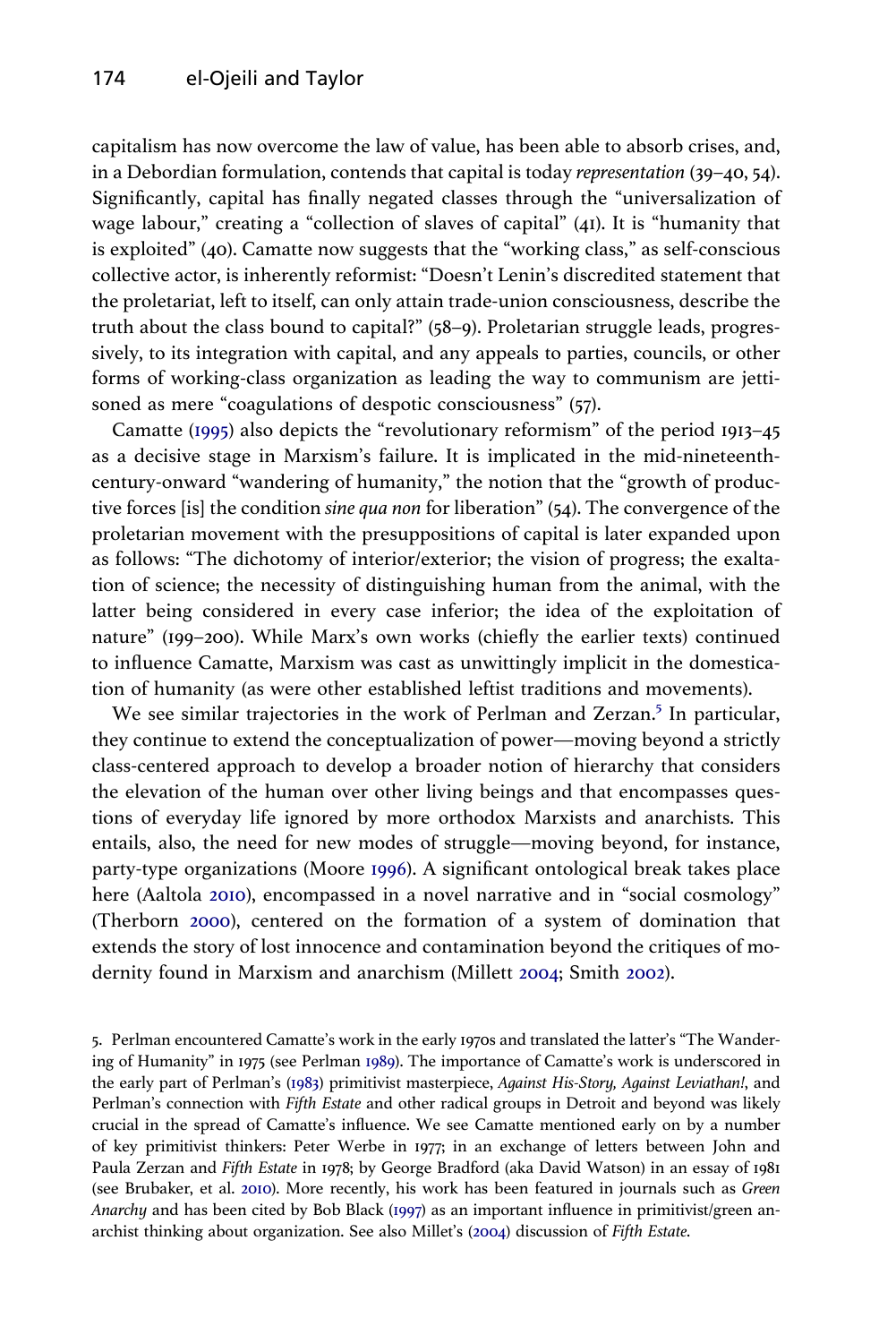#### Against the Megamachine

These critical expansions beyond Marxist and anarchist leftism are developed by way of new conceptual totalities: civilization, Leviathan, and the megamachine. There are echoes here of Engels's 1884 The Origin of the Family, Private Property, and the State, where the origins of class society, the state, and gender inequality were located in the fall from primitive communism into settled agriculture. Anarcho-primitivists radicalized this suggestion, introducing a number of crucial shifts in perspective, particularly with respect to questions of technology and nature.

Camatte ([1995,](#page-17-0) 183) initially located humanity's domestication by capital in the period of "organized modernity"—social democracy, communism, fascism. In the 1970s he pushed this periodization back ever further, to a cycle beginning with the Greek polis and ending with the fall of the Roman Empire (184), and then to the advent of animal husbandry in the Neolithic Revolution,<sup>6</sup> which is presented as a foundational moment for science (as the treatment of the other as object), patriarchy, and capital (237–8). This exteriorization and instrumentalization of nature underpinning humanism and scientism (88) necessitates a radical departure from domination over nature, toward a reconciliation with and regeneration of nature (66). Tied to this line of argumentation is a critique of technology. Camatte rejected the notion that technology is neutral; rather, it is intimately bound to the prevailing mode of production (67).

This critical optic is paired with a series of utopic suggestions for exiting the state of domestication. Urbanization is to be destroyed in favor of multiple dispersed communities. The transportation system is to be diminished. The division of labor is to be changed, "the suppression of monoculture" enacted, and "mad" population growth reversed (Camatte [1995,](#page-17-0) 66). Further, the "somatic and psychological illnesses of present-day human beings" are to be cured by a "new active and unfixed life" (67). Such transformations are urgent, in part because of the pressures of environmental destruction (92), but also because of the ongoing diminishment of human communal essence in contemporary civilization. The goal of revolution for Camatte is to "re-establish community," which was lost "when ancient communities were destroyed" (71). For Camatte, "What is invariant is the desire to rediscover the lost community, which will not be realized by the recreation of the past but as an act of creation" (179). The past offers the means of conceptualizing a nonalienated, authentic, ecologically sound future.

Similar emphases can be found in Perlman's poetic Against His-Story, Against the Leviathan! and in Zerzan's and Watson's works. Zerzan [\(\[1994\] 2009](#page-19-0)) locates the

<sup>6.</sup> Camatte ([1995](#page-17-0), 236–7) suggests that we return animals to a state of nature, and he also argues for more natural behavior on a number of fronts—abandoning meat eating, pursuing a fruitarian diet, natural childbirth, and greater amounts of touching between people as "psychogenetically important."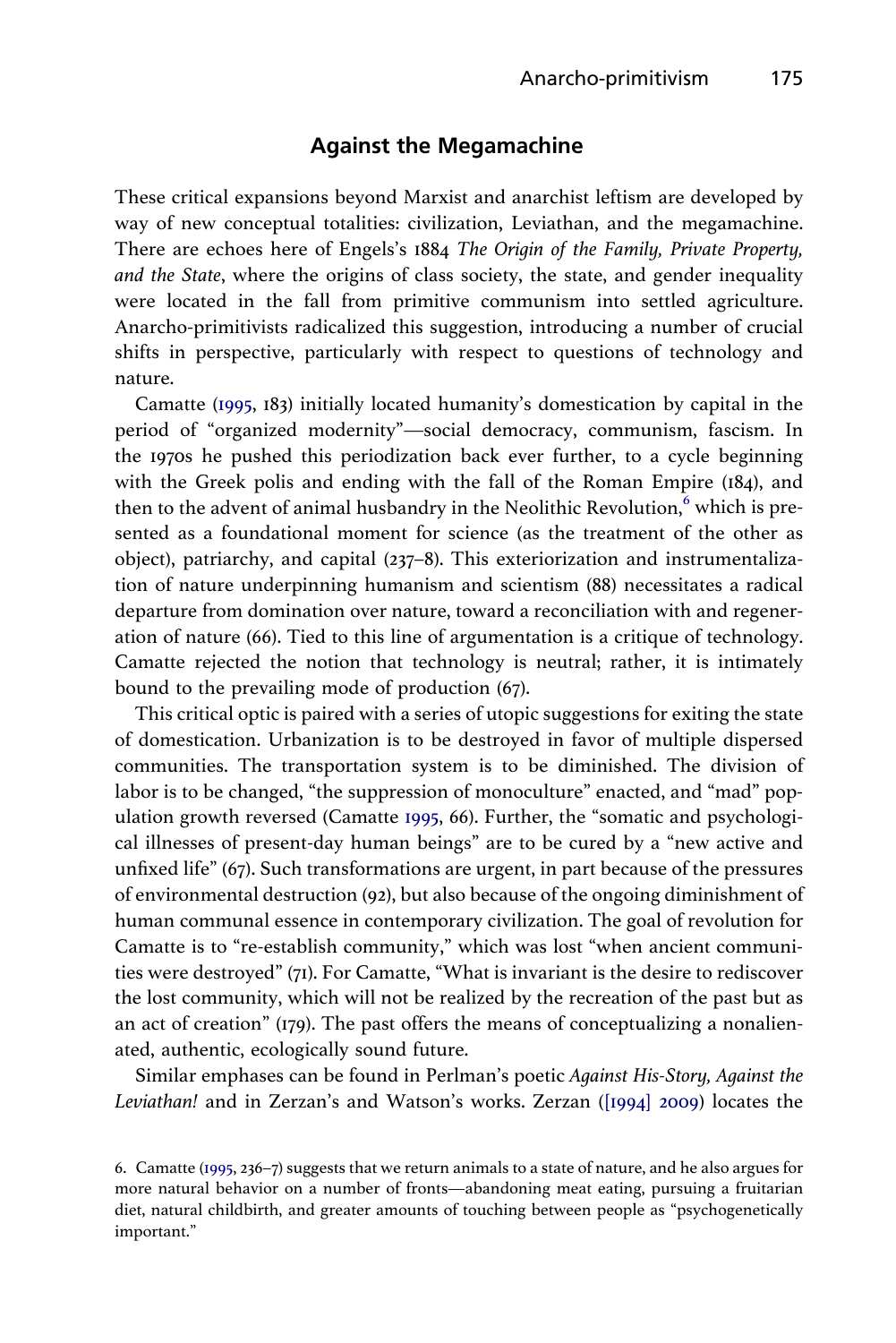<span id="page-9-0"></span>origin of alienation in the rise of civilization. He advances an extremely stringent separation between nature and culture, locating the genesis of domestication and domination not only in settled agriculture but also within culture writ large. Culture is the source of the objectification of the real, of the ordering and manipulation of the wild (Zerzan [\[1994\] 2009](#page-19-0), [2009a\)](#page-19-0). Culture is tied by Zerzan to symbolism and any other form of mediation: language, numbers, time, and art. Culture is responsible for fragmentation and separation, the breakdown of wholeness, the end of communion with nature, distance from the immediate, and the division of labor (Zerzan [2009d,](#page-19-0) [2009e](#page-19-0); Aaltola [2010\)](#page-16-0). The earliest writing, for instance, is connected to taxation, law, and terms of labor servitude (Vaden [2008\)](#page-19-0), and the appearance of art, an example being the 20,000-year-old cave painting in Lascaux, France, expresses an "anxiety at being cut off from reality"—the end of a way of life, "a psychological compensation for loss of identity" (Becker [2012,](#page-16-0) xx–xxi).

Zerzan's [\(\[1994\] 2009](#page-19-0)) critique of culture is intimately bound to his position on technology. Technology is the "sum of mediations between us and the natural world and the sum of those separations mediating us from each other." It is another means by which real life is drained from the world and by which people have become infantilized, completely dependent on machines. Much of Zerzan's ([2009a](#page-19-0), [2009b,](#page-19-0) [2009d,](#page-19-0) [2009e](#page-19-0)) work builds on this critique, drawing on the Frankfurt School in doing so, to explore the various symptoms of a contemporary "mass psychology of misery" and "hyper-alienation": stress, loneliness, boredom, anxiety, the shrinking of the soul, and the spread of therapy and psychotropic drugs, which serve to further alienate us from our own experiences.

Suspicion of technology and of the notion of it be being (after Elull and Mumford) an independent protagonist is a commonplace of anarcho-primitivism (Gordon [2009\)](#page-17-0). As framed by Millett [\(2004\)](#page-18-0) in discussing Fifth Estate, technology "encloses" all other human activity, promoting rationality and artificiality. This is evoked in Perlman's notion of "Leviathan" and in the deployment of Mumford's term "megamachine" by other Fifth Estate writers. Here, Watson distinguishes between techniques and technology, the latter as the rationalization or science of techniques. Technology becomes a system, an "autonomous power and social body" (Watson, [\[1997\] 2010](#page-19-0), 2). As argued by Moore ([n.d](#page-18-0).), technology "is the product of large-scale interlocking systems of extraction, production, distribution, and consumption, and such systems gain their own momentum and dynamic." Far from neutral, technology has its own rationality and mode of being. The automobile, for example, is not simply a tool. It is "the totality of the system," a "way of life" (Watson [\[1997\] 2010,](#page-19-0) 6). The technological megamachine, in Watson's estimation, undermines human independence, community, and freedom. It creates massified human beings, mystification, and control. A special place is reserved by Watson for media technology, due to its contribution to commodification, atomization, and alienation (see also Zerzan [\[1994\] 2009\)](#page-19-0).

In sum, the anarcho-primitivists radicalized and expanded anarchistic critiques of power. Power relations are pervasive, entrenched within all aspects of life. Civilization, as a conceptual object, encompasses state, private property, patriarchy,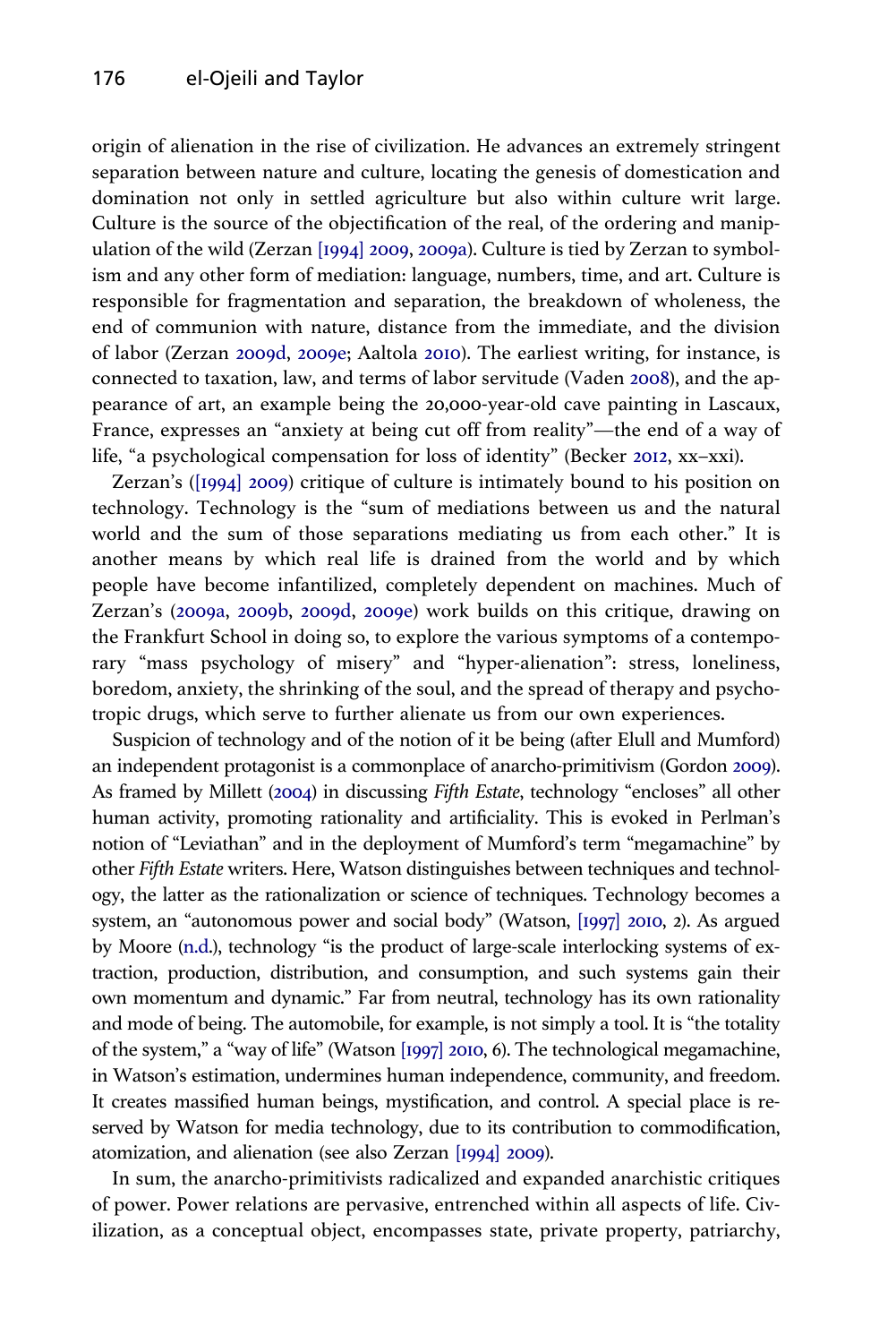<span id="page-10-0"></span>war, technology, and power relations generally (Moore [1996\)](#page-18-0). It is associated with abstraction, separation, instrumental rationality, mediation, fragmentation, mastery, hierarchy, objectification, and ordering (Anonymous, [n.d](#page-16-0).; Perlman [1983](#page-18-0); Smith [2007;](#page-19-0) Zerzan [\[1994\] 2009\)](#page-19-0). Only through dismantling civilization, it is argued, can humans recover an enchanted unity with nature, meaning, dignity, and harmonious community (Bradford [1989\)](#page-17-0).

#### Elements of Refusal

Since civilization has separated humans from instinct, direct experience, intuition, "wildness," and "life" (Smith [2007](#page-19-0)), the dismantling of civilization entails major ontological and epistemological shifts. A total break from the core axioms of modern rationality and science—"civilization's ally"—is required to enact a reenchanted unification with nature (Perlman [1983;](#page-18-0) Watson [\[1997\]](#page-19-0) [2009\)](#page-19-0). For anarcho-primitivists, humanity can achieve a new innocence, spontaneity, or state of grace by moving from abstraction and rootlessness into a multivalent reconnectedness (Davidson [2009](#page-17-0); Moore, [n.d.](#page-18-0); Smith [2002](#page-19-0); Watson [\[1997\]](#page-19-0) [2009\)](#page-19-0). To further explore these notions, we now turn from anarcho-primitivism's critical diagnostic toward its utopic dimension, as signaled in the "primitivist" side of the anarcho-primitivist equation. It is here that anarcho-primitivists have generated the most scorn, dismissed as a bunch of "flakes and crazies" seeking to turn the clock back and "return to the caves" (Aaltola [2010](#page-16-0), 177; Gordon [2007](#page-17-0)), propagating a Romantic antimodernism detached from both past and present realities.

As indicated earlier, there are socialist precedents for drawing from the past to think the historical actuality and future possibility of living otherwise. The democracy and expansive citizenship of Greek antiquity and the craftsmanship of the Middle Ages provide common referents. Anarcho-primitivism draws us further back, to the period preceding the Neolithic Revolution, to the primitive communism, or original anarchism (Lieberman [2010](#page-18-0)), of hunter-gatherer modes of life. It offers Edenic narratives influenced by anthropological work on hunter-gatherer and Indigenous social orders (Smith [2002\)](#page-19-0).

As Robinson and Tormey ([2012\)](#page-18-0) note, the mobilization of such anthropological work serves four major functions for anarcho-primitivists. The first is critique, demonstrating that capitalist-statist social orders are not natural, universal, or inevitable. Such work denaturalizes the present, indicating other, historically actualized modes of being. Second, this work encourages the utilization of techniques for sustaining stateless relationships, such as consensus forms of decision making or sustainable human interchange with the natural world. Third, anthropological work brings greater reflexivity, the questioning of our preconceptions of "primitive" societies, and it indicates the perils of vanguardist politics. Fourth, this work generates solidarity, particularly with Indigenous peoples and their struggles.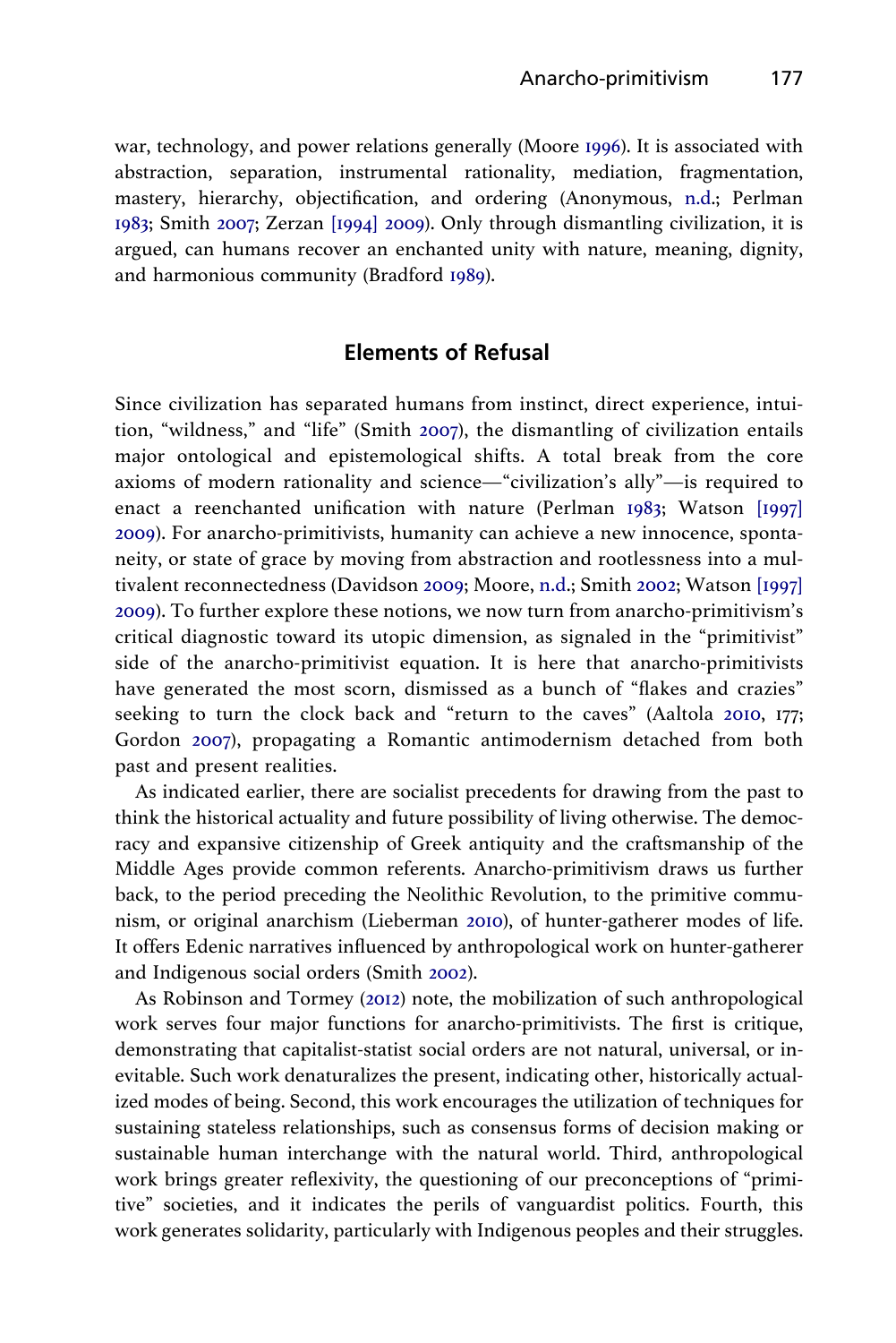<span id="page-11-0"></span>Together these elements indicate that anarchism's future has either a successful past actuality or is "already here"—as present in micro-struggles and alternate ways of being together (Robinson and Tormey [2012](#page-18-0)).

The anarcho-primitivist emphasis on the past presents difficulties for thinking revolutionary practice and strategy. How exactly would we dismantle civilization? The answer often appears to lie in catastrophism: the path to the "future primitive" passes through capitalist modernity's decadence and imminent environmental collapse (Camatte [1995\)](#page-17-0). In the interim, primitivists champion "living otherwise," creating new modes of life and struggle (Moore [1996;](#page-18-0) Zerzan [2009c\)](#page-19-0). These modes of life are the inverse of anarcho-primitivism's critique of civilization. Here we see emphases on immediacy, nonhierarchy, community, reconnection, participation, diversity, rewilding, the human scale, and so forth. In an effort to head off critique, the "future primitive," Moore [\(1996](#page-18-0)) insists, is without precedent, rather than being a mere return. Or, as Becker [\(2012](#page-16-0), xxvi) suggests, the "future primitive" keeps open "the possibility that some of the advantages of civilization could be integrated into a culture that is guided by the deeper insights of primitive life."<sup>7</sup> At times, though, primitivism's portrait of our "culture of contamination" appears so total that exit appears impossible (Smith [2002\)](#page-19-0). Zerzan ([\[1994\] 2009](#page-19-0)), for example, lambasted Fifth Estate for constantly appealing to a community that, at present, can only be "negatively" defined.

In the absence of clear strategic deliberation, we are left, seemingly, with two options. The first is essentially eschatological, reliant on notions of decadence, approaching collapse, and awaiting the primitivist messiah. This primitivist messianism coexists with and is conditioned by a variant of capitalocentrism found within some strands of Marxism. A second option is offered by Camatte. Anticipating objections, Camatte ([1995,](#page-17-0) 88) maintained that his position is not fatalistic. And yet it is clear that Camatte's own question—"How can destroyed human beings rebel?" (85)—is difficult to answer following his break from Bordigism and its ability to lean on the party and the working class. Camatte looked for answers

7. Perhaps the greatest literary example of what the "future primitive" might look like can be found in Le Guin's ([2016](#page-18-0)) novel Always Coming Home, first published in 1985. This work offers an archaeology of the future whose subject matter is a people named the Kesh, who "might be going to have lived a long, long time from now in Northern California" (xiii). The Kesh's way of life and philosophical outlook echoes the precolonial life of the First Peoples of North America. The Kesh recognize the personhood of natural phenomena—animals, rocks, mountains. They live in small villages and have retained some of the technology of the civilization that had inhabited this area before them, thanks to "exchanges" run by an AI ("The City of the Mind") that has separated itself from humanity but who shares previous human knowledge in return for new material. This prior time, the period of civilization, which had excluded "primitive cultures," is referred to by the Kesh as "the time outside" (152–3)—outside nature, including our own nature as a species. A key theme of this work, as encapsulated in its title, is that what currently passes as civilization is an aberration, a historical (ontological) sequence at odds with our past and potential future. In step with the catastrophic themes of the primitivist thinkers treated in this article, Le Guin envisages the culture of the Kesh as arising in the wake of a toxic crash of our current civilization (which includes a dramatic rise in sea level, the toxification of the soil, and widespread conflict).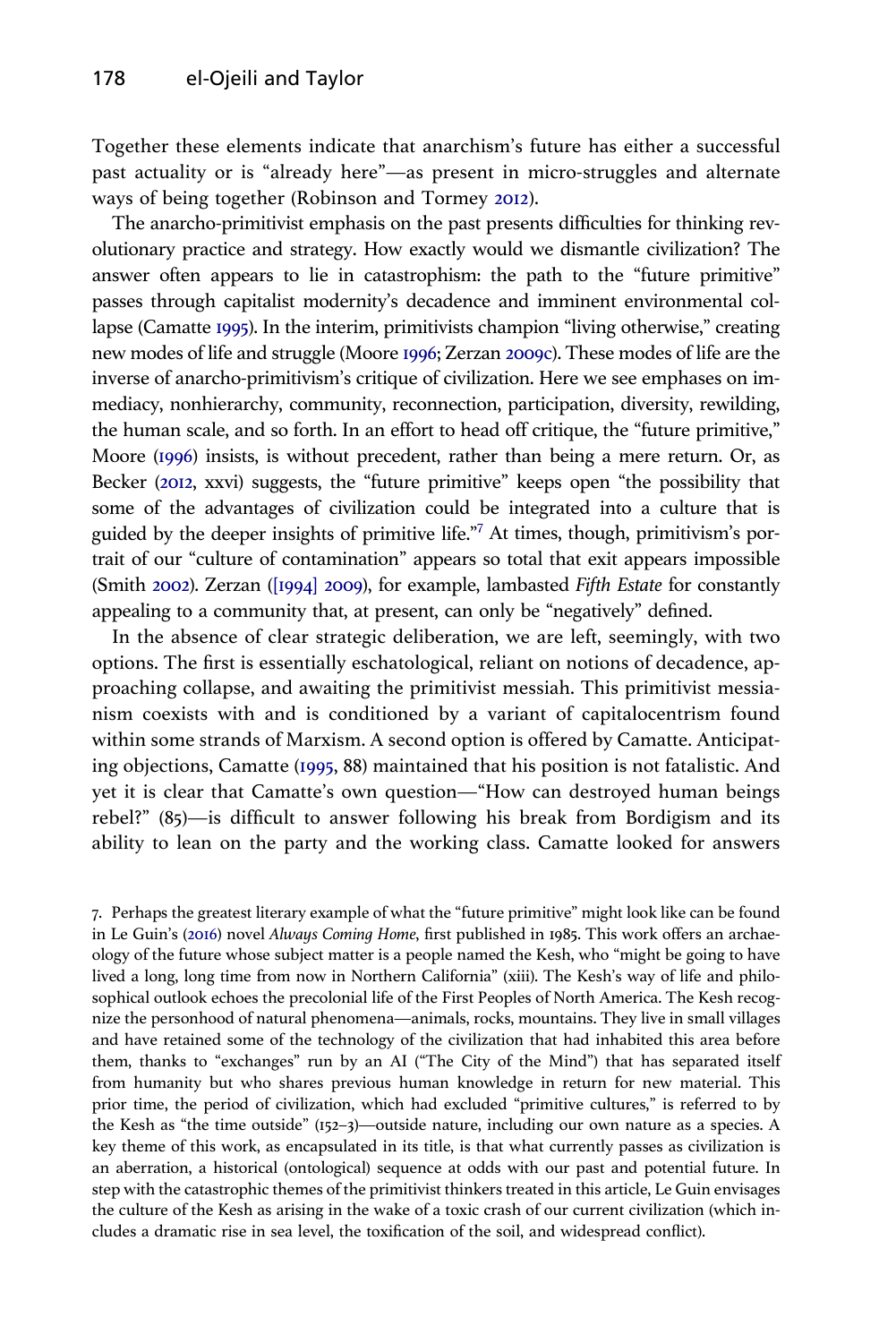<span id="page-12-0"></span>in the content of the new revolutionary cycle that opened with 1968. The leftist currents reinvigorated in that period were not what he had in mind, however. Instead, Camatte mentioned youth who are not yet fully domesticated and elements of the (third) world that "have not yet fully succumbed to the despotism of capital" (128). The possibility of communism appears, above all, as an existential hope and as an appeal to notions of human essence and refusal. Communism is a "necessity that extends to all people" (124), and "we must abandon this world dominated by capital, which has become a spectacle of beings and things" (170). However, in a world of wandering, domestication, and damaged human material, are we not left with a rather forlorn faith in the individualized, rebellious, purely ethical gestures of l'homme révolté, given that there is no clear subject that is materially propelled to become the agent of a transformative movement?

#### Contemporary Traces

While some figures in the anarcho-primitivist tradition have continued to produce work within this current—see, most notably, Zerzan [\(2012](#page-19-0))—others have moved on. Watson ([\[1997\] 2009\)](#page-19-0), for instance, argued that anarcho-primitivism had become too excessive in its claims and too simplistic in its responses. And as will be seen below, contemporary thinkers like Derrick Jensen and Timothy Morton, who have much in common with this tradition, either take steps to distance themselves from anarcho-primitivism or disavow any connection at all.

While anarcho-primitivism is not, on its own terms, a strong intellectual current today, the issues it grappled with are very much at the fore. The acceleration of climate change, the ubiquity of pharmaceutic antidepressants and tranquilizers, the precarity of the global food supply, a society transfixed by its reflection in the "black mirror," these are civilizational trends that require robust critique. The writing of Franco "Bifo" Berardi ([2009](#page-16-0); [2015,](#page-16-0) 3), for instance, laments the alienation of the "soul" in work, excoriates pharmacological intensification, and asserts that mass shootings in the United States are perpetuated by "the heroes of an age of nihilism and spectacular stupidity." Capitalism can only promise death, with exodus through temporary autonomous zones, toward communism, the path of escape (Berardi [2011\)](#page-16-0). In a similar vein, the prominent ecofeminist Vandana Shiva ([2016\)](#page-19-0)—critical of the Enlightenment's fixation on scientific knowledge and economic development—calls for a decentralized approach to farming, a return to the small scale and the organic. $8$  She notes that "the partnership between women and biodiversity has kept the world fed throughout history,"

<sup>8.</sup> We should underline here that, while anarcho-primitivists were critical of the patriarchal nature of civilization, the most prominent thinkers in this tradition were men. Space limitations have prohibited our exploring the commonalities shared between anarcho-primitivism and ecofeminism. d'Eaubonne [\(1980\)](#page-17-0) was instrumental in opening this field, with her work equating the suppression of women with that of nature by patriarchal Western society.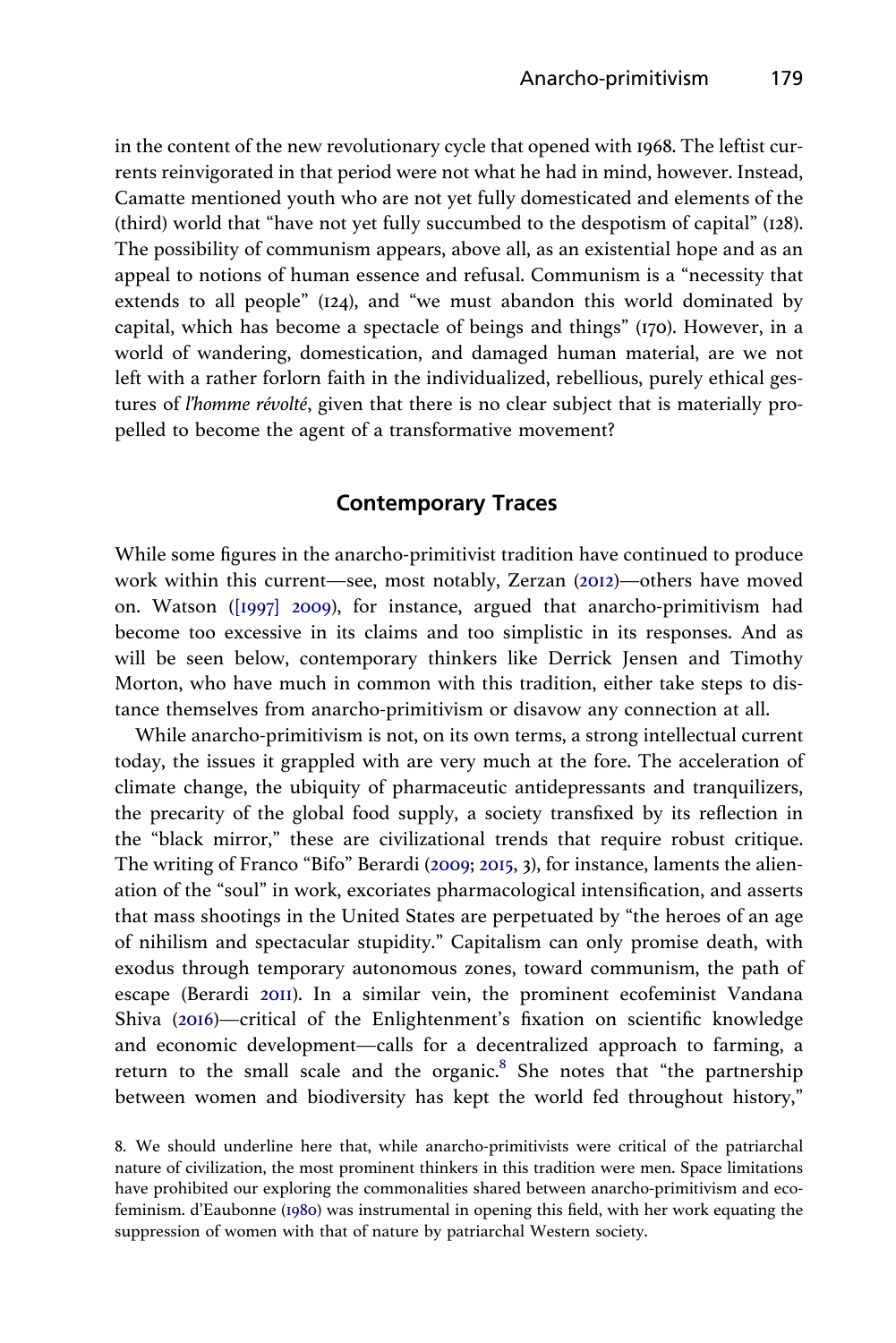<span id="page-13-0"></span>with small farms and "women-centred, nature-friendly agriculture" set against the "monocultures and monopolies" of patriarchal agriculture (xvi). Similarly, James C. Scott's ([2017\)](#page-19-0) recent work, Against the Grain, offers a "deep history" of the state that echoes earlier anarcho-primitivist arguments concerning the destructive qualities of agriculture, urbanism, the rise of the state, and the link between the domestication of nature and the domestication of humanity. Meanwhile, Sherry Turkle's [\(2013](#page-19-0)) ground-breaking research on the relationship of the self to technology paints a picture that confirms the dystopic view of anarcho-primitivists, that our desire to connect with others through technology leads, perversely, to our disconnection and alienation from one another. Separation from each other, from the environment, the misery of Western civilization—unsustainable use of natural resources, runaway technology, the need to return to more "authentic" and localized forms of social interaction—the concerns that animated anarcho-primitivists are as pertinent today as ever.

The work of Jensen draws these concerns together and extends them in a manner consonant with anarcho-primitivism, although he has an ambiguous relationship with this tradition and has distanced himself from the term "primitivism" because it "is a racist way to describe indigenous peoples." He prefers, instead, the label of "indigenist" because "indigenous peoples have the only sustainable human social organisations" (Jensen, quoted in Blunt [2011](#page-17-0)).

As with the anarcho-primitivist tradition, hatred of civilization is a persistent theme. Civilization, argues Jensen [\(2006a](#page-18-0), [2006b\)](#page-18-0), is pervaded by dysfunctional and antisocial behaviors, is grounded in violence, and is completely irredeemable. The solution: "We need to bring down civilization now. We need not hesitate any longer. The planet is collapsing before our eyes, and we do nothing" (Jensen [2006b](#page-18-0), 657). Given the urgency of the situation, nothing is off the table. The contemporary activist scene is taken to task for its "cult of pacifism"; violence needs to be seen as a legitimate part of any repertoire of resistance (Jensen [2007\)](#page-18-0). But beyond dismantling civilization, where should resistance take us?

Since our culture is based on "human supremacism"—the belief that "humans are separate from and superior to everyone else on the planet" (Jensen [2016](#page-18-0), 15) redemption lies, for Jensen ([2011](#page-18-0)), in rejecting the scientistic ontology of the West and learning from Indigenous peoples. Such teachings, for Jensen, lead toward an identification with nature—"Pretend you are the river" (Jensen [2006b](#page-18-0), 603)—and the recognition of the intelligence and right-to-be of animals and their "communities" (Jensen [2016\)](#page-18-0). On the back of such conceptual shifts ride more practical ones:

Taking down civilization means acting. It means committing ourselves to defending our landbases, which means committing ourselves to removing the economic and transportation infrastructures, which means committing ourselves to hitting them, and hitting them again, and again, and again … Once the economic and transportation infrastructures have been taken down, our fights over how to live sustainably in our landbases will be local, and face to face, which means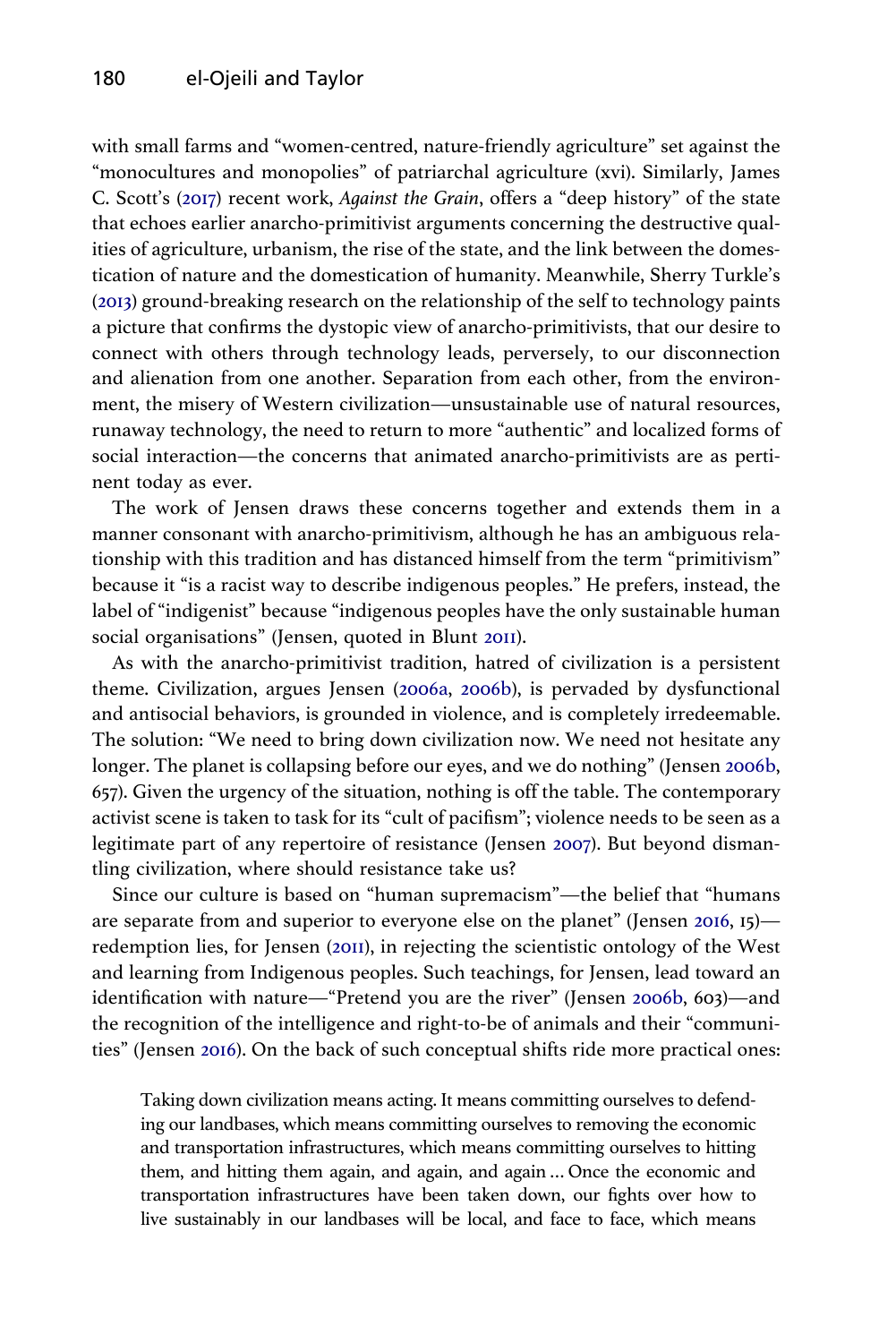<span id="page-14-0"></span>they will be human, which means they are eminently winnable, through discourse or violence or some other means. (Jensen [2006b](#page-18-0), 717)

The dismantling of civilization, reconnection with nature, the return to the local and small scale—here lies, for Jensen, the only hope for life on the planet.

Morton is another thinker whose recent work echoes the anarcho-primitivist tradition—although he never cites anarcho-primitivist thinkers. While Jensen is a fringe figure in the academy, Morton is a rising star in the critical-theory firmament (even landing a celebrity endorsement from pop diva Björk). Morton's ([2017](#page-18-0), 13, see also 49) recent work, Humankind, critiques leftist thought for not being open to the "phenomenology of First Peoples" due to the Left's being "fearful of primitivism, a concept that inhibits thinking outside agrilogistic parameters." We have been trapped inside such thought parameters ever since "the Severing"—the "foundational, traumatic fissure" that opened between humanity's reality and the real (in the Lacanian sense) of the "ecological symbiosis of human nonhuman parts in the biosphere"—which was effected by the rise of Mesopotamian civilization (13).

The Left needs to reconnect with the "symbiotic real," argues Morton [\(2017\)](#page-18-0), which involves achieving solidarity with nonhumans (animals, clouds, objects, ecosystems) and entering a state of "nowness." Marxism needs to embrace animism, a step that should not be dismissed as an appropriation of First Peoples' cultures. Fear of such appropriation, argues Morton, is equivalent to the imperial British, who drew "sharp lines of cultural difference between themselves and the subjugated people whose habits 'just weren't cricket'" (97). If we drop the freight associated with the term "primitivism," we move, with Morton, toward a reprise of the notion of the "future primitive" (although Morton does not use this term). Rather than an austere renouncement of the goods of a consumerist society, Morton calls for an ecstatic, joyful vision of communism. The change needed involves a deep ontological shift, the breaking of the inside-outside boundary of social space established by the "violence of post-Mesopotamian civilization" (23).

Morton and Jensen offer, arguably, the two most productive contemporary approaches to the themes that animated anarcho-primitivist thinkers, although we find resonances with these themes stretching across contemporary critical thought. While it is easy to dismiss anarcho-primitivism as an ultra-Left curiosity, an extreme line of thought better kept on the margins, it is our contention that this tradition forged important conceptual paths that the contemporary Left will benefit from critically retracing.

#### Critical Evaluations and Concluding Remarks

Anarcho-primitivists offer a multistranded critique of civilization, holding that we have fallen from the innocence and grace of hunter-gatherer existence. The fall is dated to the time of the Neolithic Revolution, the foundational moment for private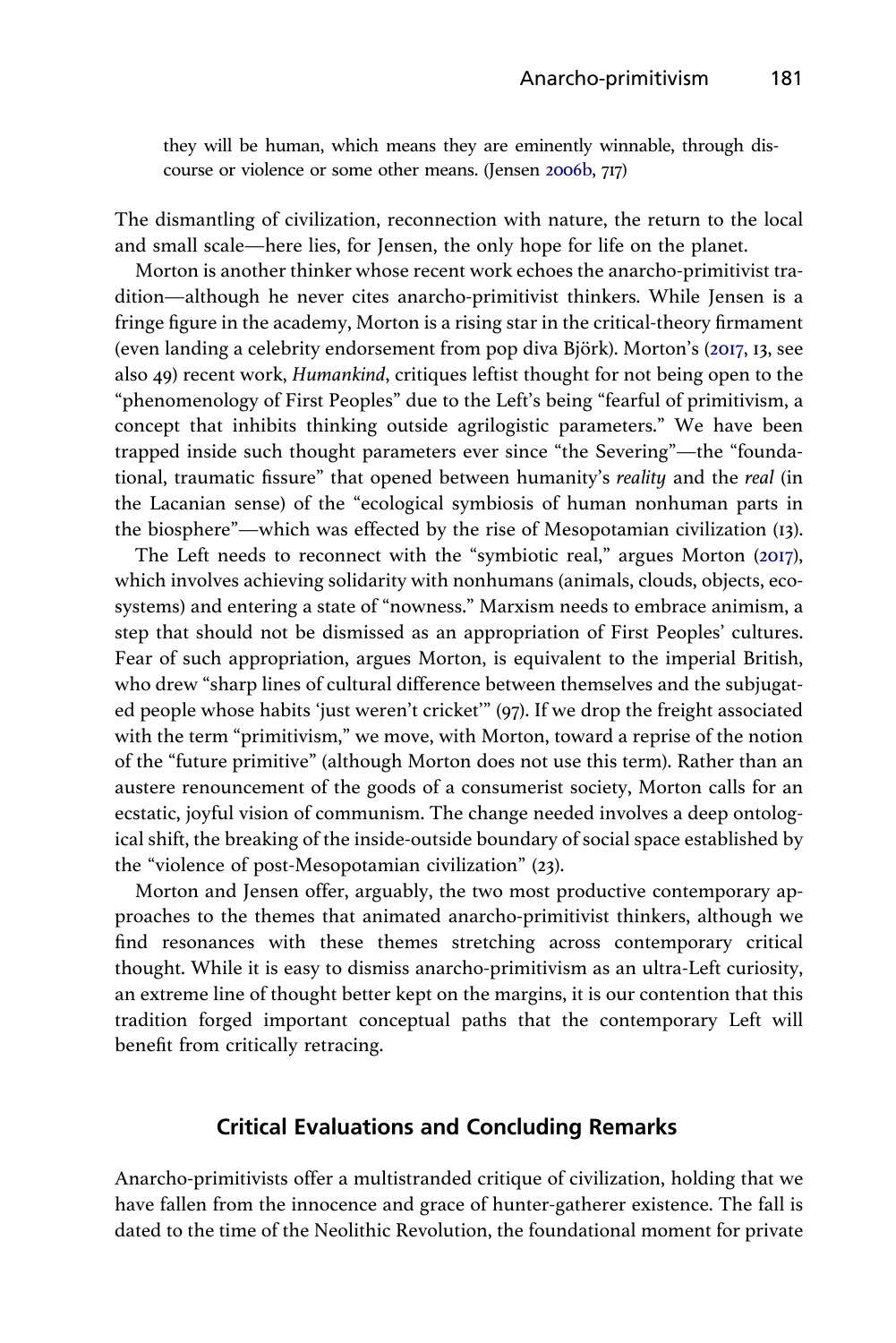<span id="page-15-0"></span>property, patriarchy, and the state. Central to this fall is a transformed epistemological and practical orientation—separation, instrumentalism, abstraction—tied to questions of science and the development of technique, which are seen as far from neutral, tending toward autonomy and the enchainment of human beings. Technique is linked to the fragmenting division of labor and generalized disempowerment, as human beings come to be ever more infantilized and dependent. Civilization is linked to patriarchy, militarism, conquest, and genocide; less drastically but just as destructively, civilization is implicated in homogenization and mass cultural conformity. Modernity intensified civilization's ill effects, forging damaged, controlled, spiritless, and aggressive human material in its wake; generating mass murder and ecological devastation; and multiplying unfreedoms, deadening conformity, and domination. The alternative lies in the construction of "future primitive" social configurations, entailing reconnection with the natural world, decentralization, self-sufficiency, a simpler, less technologically mediated form of life, and spiritual-intellectual reenchantment—a tiger's leap away from the "interlocking armoured juggernaut" that is capital, technology, state (Bradford [1989](#page-17-0), 50).

In critically engaging with this current, we have indicated the existence of a problem with agency, given primitivism's displacement of the working class and its strong reading of the total character of contemporary ideology. On the one hand, we might read anarcho-primitivism's narrative of domestication, wandering, hyperalienation, and mass misery as, above all, a political-rhetorical strategy aiming to mobilize moral indignation and condemnation. Such a reading attends to the existential and political role of primitivism's purifying impulse (Bey [2017;](#page-16-0) Smith [2002\)](#page-19-0), which seeks to rouse revolutionary élan, or something akin to what Benjamin [\(1968\)](#page-16-0) described as a "weak messianism." On this score, we might applaud the surprising radical contemporaneity of the return to existential-leftist impulses of refusal and living otherwise, which marked the alternative globalization movement and Occupy. Here, as well, a postsecular impulse plays an important energizing role, a powerful dimensional operative, though officially and explicitly condemned and excluded within much of historical Marxism and anarchism. On the other hand, primitivism's powerful negative hermeneutic, its account of humanity's fall, fails to match its frail positive hermeneutic, its extant utopian dimension.

It is impossible, in drawing up a balance sheet of anarcho-primitivism, to ignore the vehement attack launched by Bookchin in the mid to late 1990s.<sup>9</sup> Bookchin [\(1995](#page-17-0), 19) condemned primitivism for its withdrawal from the social domain into what he called lifestyle anarchism, a "turning inward" that ended up ditching Enlightenment and reason, retreating into a romanticism that had reactionary, mystical, misanthropic, and even racist and fascistic tendencies (Bookchin and Foreman [1991](#page-17-0)). For Bookchin, primitivism was merely an expression of our times rather than a solution to contemporary troubles. This frequently bitter, sectarian

<sup>9.</sup> For more, see Black ([1997\)](#page-17-0), Bookchin and Foreman [\(1991\)](#page-17-0), Bradford ([1989\)](#page-17-0), and Watson [\(1996](#page-19-0)).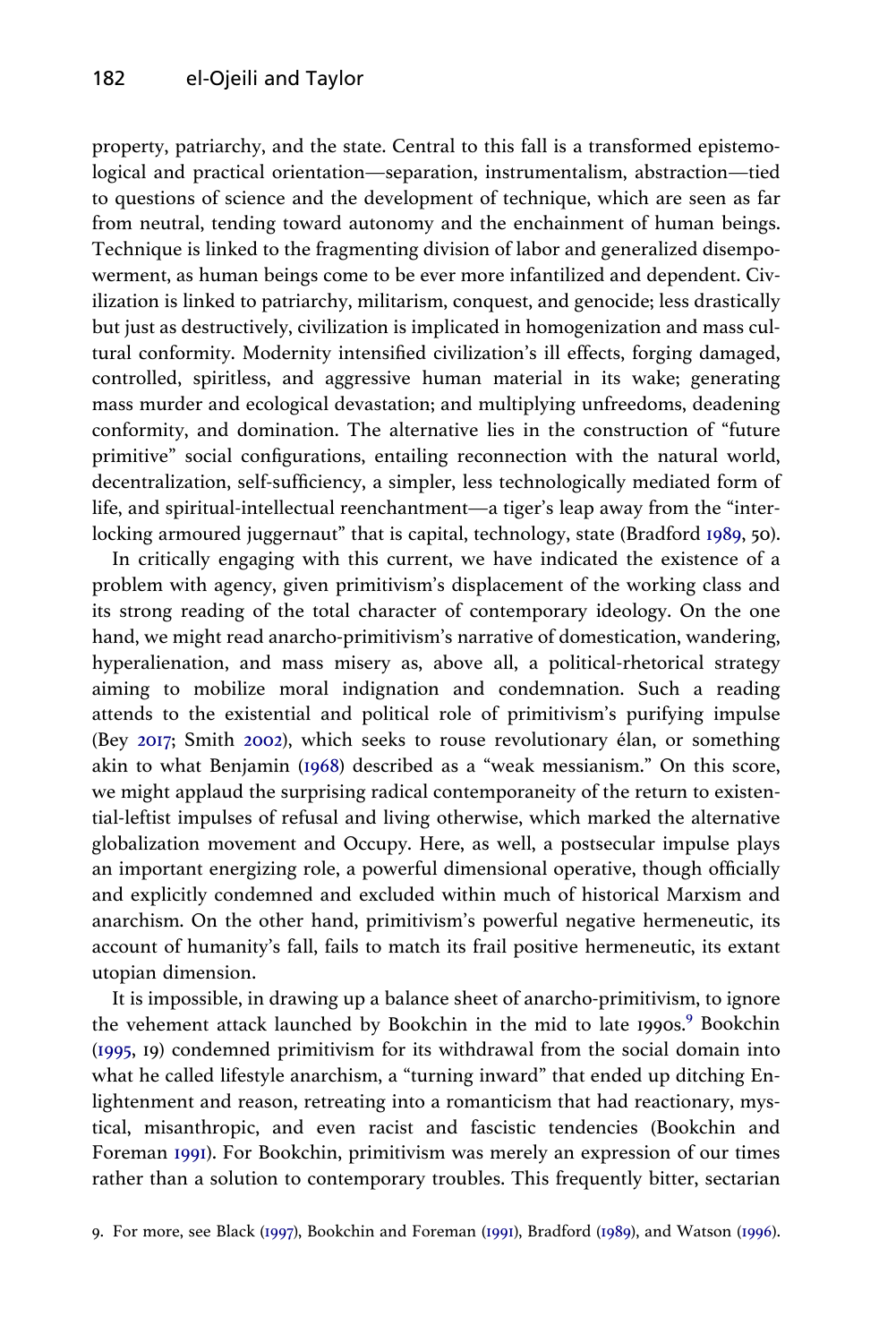<span id="page-16-0"></span>debate often occluded the remarkable affinities in play. The primitivist current might also be viewed critically through the lens of Jonathan Friedman's [\(1995](#page-17-0)) analysis of the identity consequences of the systemic crisis of the world system after the 1970s, with multipolarity and global turbulence generating a range of new dominating identity impulses, including traditionalist rerootings (ethnos, nation, doctrine, place) and primitivism. This reading is perhaps all the more convincing given the shedding of more conventional left-communist commitments by some anarcho-primitivist authors in the wake of the political and countercultural surges of the 1960s and 1970s.<sup>10</sup>

Despite its melancholic timbre, totalizing pessimism, and practical limitations, there are elements worth salvaging, or at least meditating upon, within this"extremist" critique of civilization. As indicated, there remains a strong popular current of ambivalence about technological development, not only with respect to the uncertain and risky ecological consequences of such development but also with regard to the suspicion that this development might be bound up with waning solidarity and with disconnection, infantilization, weakening authenticity, and the like. In particular, the existentialist, communal, being-centered notes sounded by primitivism are due something of a comeback—in opposition to the widespread dissatisfaction with the predominant liberal suspicions of commonality; the obsession with growth, profit, and competition; and an individuality wholly conditioned by the market. It is here that anarcho-primitivist thinkers still have something to offer us, after the prohibitions of the antiessentialist and triumphant liberal moment.

#### References

- Aaltola, E. [2010.](#page-7-0) "Green Anarchy: Deep Ecology and Primitivism." In Anarchism and Moral Philosophy, ed. B. Franks and M. Wilson. London: Palgrave Macmillan.
- Adorno, T. [1991.](#page-4-0) The Culture Industry: Selected Essays on Mass Culture. London: Routledge.
- Anonymous. [n.d.](#page-10-0) This is Green Anarchism. Accessed 13 July 2017. [https://theanarchistlibrary.](https://theanarchistlibrary.org/library/anonymous-this-is-green-anarchism) [org/library/anonymous-this-is-green-anarchism.](https://theanarchistlibrary.org/library/anonymous-this-is-green-anarchism)
- Bakunin, M. [1973.](#page-3-0) Selected Writings. New York: Grove.
- ... [1990.](#page-4-0) Statism and Anarchy. Cambridge: Cambridge University Press.
- Becker, M. [2012.](#page-2-0) Introduction to Future Primitive Revisited, by J. Zerzan, ix–xxix. Port Townsend, Wash.: Feral House.
- Benjamin, W. [1968](#page-4-0). Illuminations: Essays and Reflections. New York: Schocken.
- Berardi, F. [2009](#page-12-0). The Soul at Work: From Alienation to Autonomy. Los Angeles: Semiotext(e).
- ... [2011.](#page-12-0) After the Future. Oakland, Calif.: AK Press.
- . [2015](#page-12-0). Heroes: Mass Murder and Suicide. London: Verso.
- Bey, H. [2017](#page-15-0). "Primitives and Extropians." Hermetic Library. Last modified 12 April 2017. <http://hermetic.com/bey/primitives.html>.

10. For instance, in the 1960s and 1970s, Perlman ([1989\)](#page-18-0) was associated with Glaberman's Facing Reality and Dunayevskaya's News and Letters, and Zerzan was involved in union and then ultraleftist politics.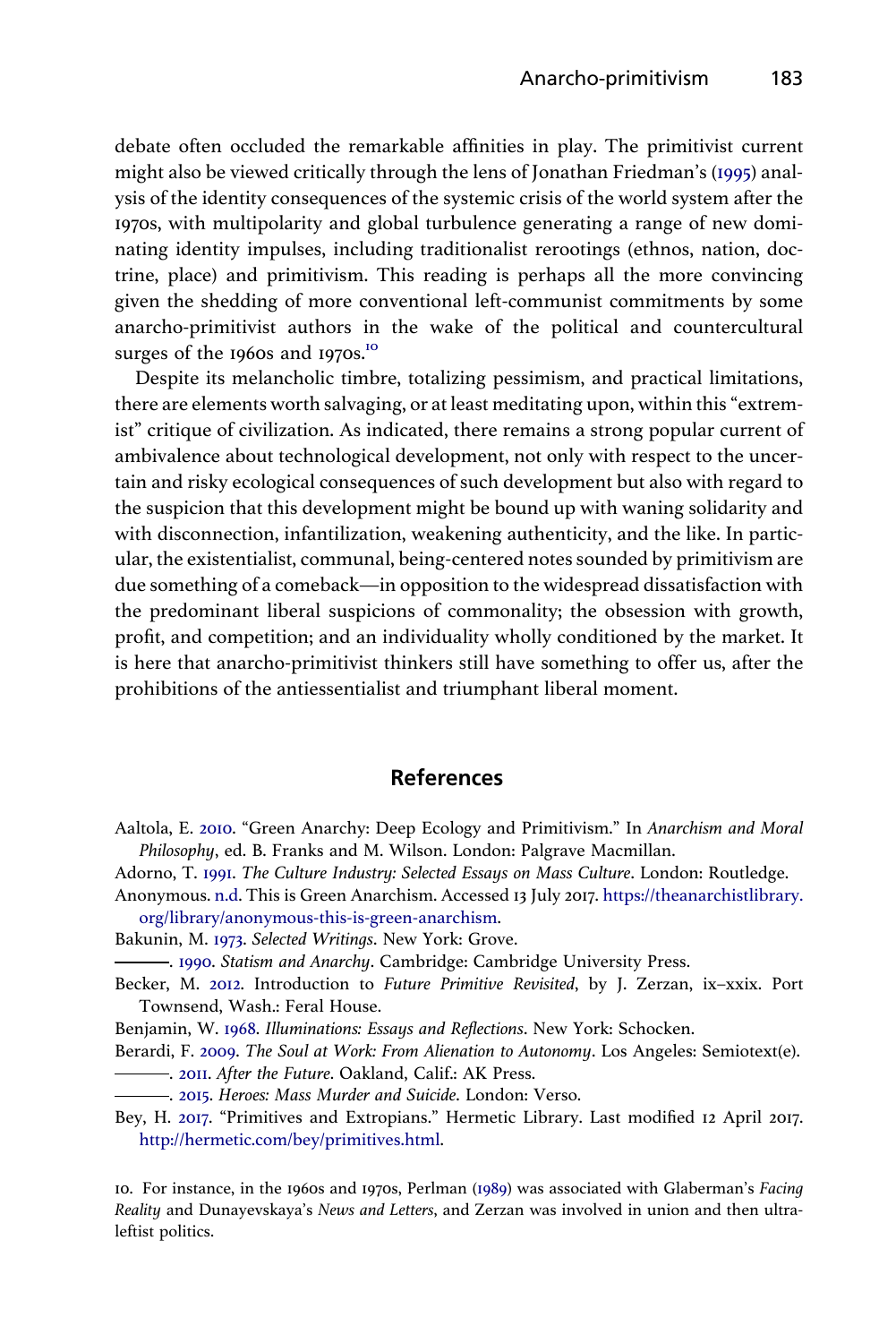<span id="page-17-0"></span>Black, B. [1997](#page-7-0). Anarchy after Leftism. Columbia, Mo.: C.A.L. Press.

- Blunt, Z. [2011](#page-13-0). "Uncivilized." Love Letters & Hate Mail, 20 March. [http://www.zoeblunt.ca/2011/](http://www.zoeblunt.ca/2011/03/20/uncivilized) [03/20/uncivilized](http://www.zoeblunt.ca/2011/03/20/uncivilized).
- Bookchin, M. [1986.](#page-6-0) Post-scarcity Anarchism. Montreal: Black Rose.
- . [1995.](#page-15-0) Social Anarchism or Lifestyle Anarchism: An Unbridgeable Chasm. Edinburgh: AK Press.
- Bookchin, M., and D. Foreman. [1991](#page-15-0). Defending the Earth: A Dialogue. Boston: South End.
- Bordiga, A. [\(1946\) 2003.](#page-5-0) "The Fundamentals for a Marxist Orientation." Marxists Internet Archive. <http://www.marxists.org/archive/bordiga/works/1946/orientation.htm>.
	- . ([1950\) 2012](#page-5-0). "Why Dialectical Materialism." [http://libcom.org/library/dialectical](http://libcom.org/library/dialectical-method-amadeo-bordiga)[method-amadeo-bordiga.](http://libcom.org/library/dialectical-method-amadeo-bordiga)
	- . [\(1951\) 2003.](#page-5-0) "The Filling and Bursting of Bourgeois Civilization." Marxists Internet Archive. <http://www.marxists.org/archive/bordiga/works/1951/civilisation.htm>.
	- . [\(1951\) 2013](#page-5-0). "Murder of the Dead." n + 1. Accessed 1 July 2013. [http://www.quinterna.](http://www.quinterna.org/lingue/english/historical_en/murder_of_dead.htm) [org/lingue/english/historical\\_en/murder\\_of\\_dead.htm](http://www.quinterna.org/lingue/english/historical_en/murder_of_dead.htm).
	- . [\(1952\) 2013.](#page-5-0) "The Human Species and the Earth's Crust." n + 1. Accessed 1 July 2013. [http://www.quinterna.org/lingue/english/historical\\_en/human\\_species\\_and\\_earthcrust.htm](http://www.quinterna.org/lingue/english/historical_en/human_species_and_earthcrust.htm).
	- . ([1953\) 2013.](#page-5-0) "The Soul of the Horse-power." n + 1. Accessed 1 July 2013. [http://www.](http://www.quinterna.org/lingue/english/historical_en/soul_of_horsepower.htm) [quinterna.org/lingue/english/historical\\_en/soul\\_of\\_horsepower.htm](http://www.quinterna.org/lingue/english/historical_en/soul_of_horsepower.htm).
- . [\(1965\) 2012.](#page-5-0) "Considerations on the Party's Organic Activity When the General Situation is Historically Unfavourable." Accessed 7 February 2012. [https://www.](https://www.marxists.org/archive/bordiga/works/1965/consider.htm) [marxists.org/archive/bordiga/works/1965/consider.htm](https://www.marxists.org/archive/bordiga/works/1965/consider.htm).
- Bradford, G. [1989](#page-10-0). How Deep Is Deep Ecology? Ojai, Calif.: Times Change.
- Brubaker, B., C. Dugan, D. Watson, E. B. Maple, Fifth Estate, J. Zerzan, P. Zerzan, and P. Werbe. (1977–[88\) 2010](#page-7-0). The Origins of Primitivism (1977–1988). Anarchist Library. [http://](http://theanarchistlibrary.org/library/various-authors-the-origins-of-primitivism-1977-1988) [theanarchistlibrary.org/library/various-authors-the-origins-of-primitivism-1977-1988](http://theanarchistlibrary.org/library/various-authors-the-origins-of-primitivism-1977-1988).
- Camatte, J. [1995](#page-6-0). This World We Must Leave and Other Essays. New York: Autonomedia.
- Clark, J. P. [1984](#page-3-0). The Anarchist Moment. Montreal: Black Rose.
- Clark, S. [2008](#page-3-0). "Anarchism and the Myth of the Primitive: Godwin and Kropotkin." Studies in Social and Political Thought, no. 15: 95–114.
- Davidson, S. [2009.](#page-10-0) "Ecoanarchism: A Critical Defence." Journal of Political Ideologies 14 (1): 47–67.
- d'Eaubonne, F. [1980.](#page-12-0) "Feminism or Death." In New French Feminisms, ed. E. Marks and I. De Courtivron. Amherst: University of Massachusetts Press.
- Ellul, J. [1965.](#page-5-0) The Technological Society. London: Cape.
- el-Ojeili, C. 2014. "'Communism … Is the Affirmation of a New Community': Notes on Jacques Camatte." Capital and Class 38 (2): 345–64.
- Favilli, P. [2016](#page-5-0). The History of Italian Marxism: From Its Origins to the Great War." Leiden: Brill. Friedman, J. [1995](#page-16-0). Cultural Identity and Global Process. London: Sage.
- Goodman, P. [1960.](#page-5-0) Growing Up Absurd. New York: Vintage.
- Gordon, S. [1991.](#page-2-0) The History and Philosophy of Social Science. London: Routledge.
- Gordon, U. [2007.](#page-4-0) Anarchy Alive: Anti-authoritarian Politics from Practice to Theory. London: Pluto.
- . [2009.](#page-4-0) "Anarchism and the Politics of Technology." Journal of Labour and Society 12 (September): 489–503.
- Horkheimer, M., and T. Adorno. 1972. Dialectic of Enlightenment. New York: Herder and Herder.
- Jameson, F. [1984](#page-3-0). "Postmodernism; or, The Cultural Logic of Late Capitalism." New Left Review, 1st ser., no. 146: 52–92.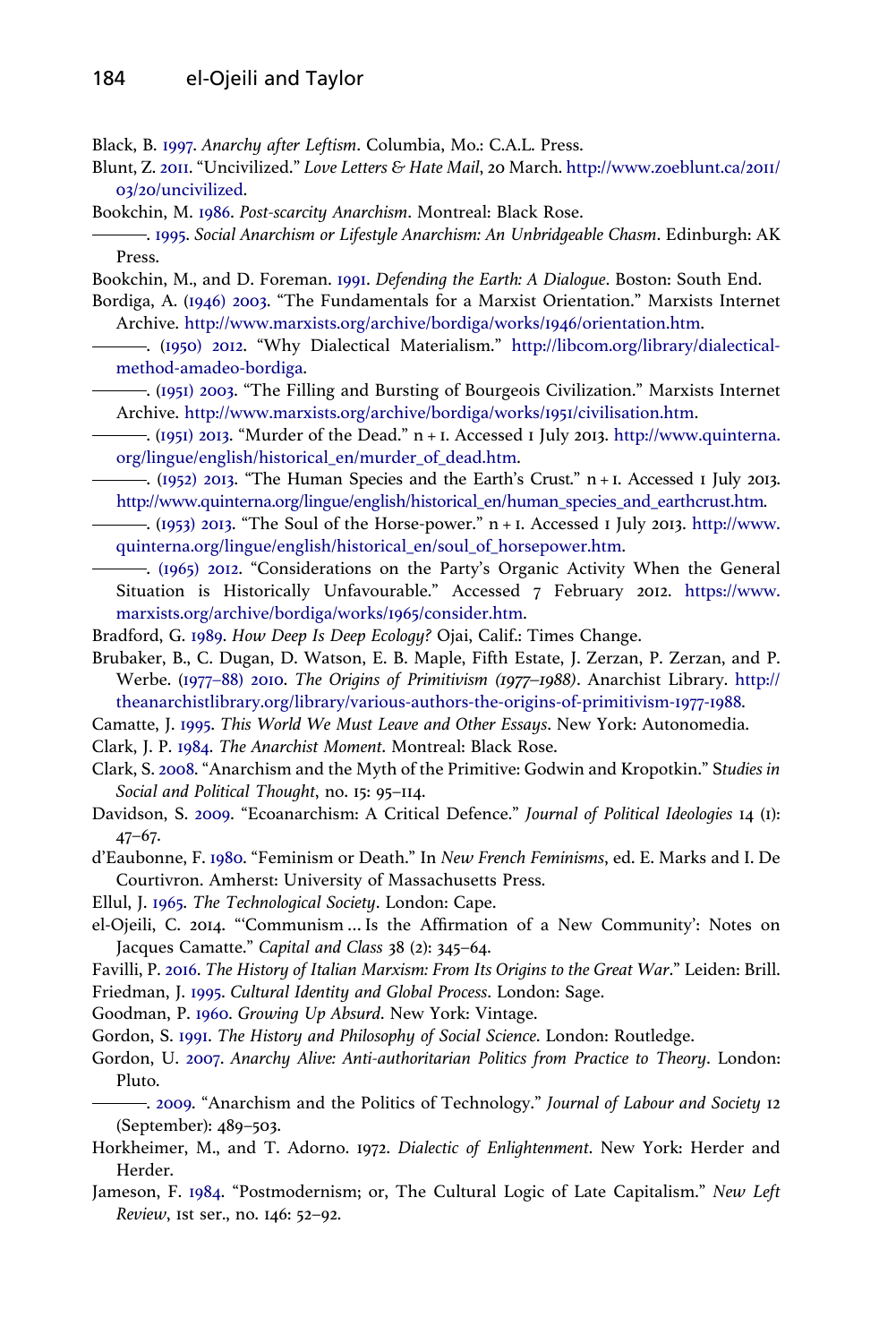- <span id="page-18-0"></span>Jensen, D. 2004. "Beyond Backward and Forward: On Civilization, Sustainability, and the Future." Fifth Estate, no. 365. https://www.fi[fthestate.org/archive/365-summer-2004/](https://www.fifthestate.org/archive/365-summer-2004/beyond-backward-and-forward) [beyond-backward-and-forward](https://www.fifthestate.org/archive/365-summer-2004/beyond-backward-and-forward).
	- ... [2006a](#page-13-0). The Problem of Civilization. Vol. 1 of Endgame. New York: Seven Stories.
	- . [2006b.](#page-13-0) Resistance. Vol. 2 of Endgame. New York: Seven Stories.
- . [2007.](#page-13-0) Preface to Pacifism as Pathology: Reflections on the Role of Armed Struggle in North
- America, 3–30. Ed. W. Churchill. 2nd ed. Oakland, Calif.: AK Press.
- -. [2011.](#page-13-0) Dreams. New York: Seven Stories.
- . [2016](#page-13-0). The Myth of Human Supremacy. New York: Seven Stories.
- Kropotkin, P. [1975](#page-4-0). The Essential Kropotkin. New York: Liveright.
- Landauer, G. [1978](#page-4-0). For Socialism. St. Louis, Mo.: Telos.
- Le Guin, U. K. [2016.](#page-11-0) Always Coming Home. London: Gollancz.
- Lieberman, M. [2010.](#page-10-0) "The Failure of Civilization from an Anarcho-Primitivist Perspective." In A Creative Passion: Anarchism and Culture, ed. J. Shantz, 31–62. Cambridge, UK: Cambridge Scholars Publishing.

Link-Salinger, R. [1977.](#page-4-0) Gustav Landauer: Philosopher of Utopia. Indianapolis, Ind.: Hackett.

- Lunn, E. [1973.](#page-4-0) Prophet of Community: The Romantic Socialism of Gustav Landauer. London: University of California Press.
- Marcuse, H. [1964](#page-4-0). One-Dimensional Man: Studies in the Ideology of Advanced Industrial Society. Boston: Beacon.

Marshall, P. [1992](#page-3-0). Demanding the Impossible: A History of Anarchism. London: Harper Collins.

- Millett, S. [2004.](#page-2-0) "Technology Is Capital: Fifth Estate's Critique of the Megamachine." In Changing Anarchism: Anarchist Theory and Practice in a Global Age, ed. J. Purkis and J. Bowen, 73–98. Manchester: Manchester University Press.
- Moore, J. [n.d.](#page-1-0) "A Primitivist Primer." Accessed 13 March 2012. [http://www.Primitivism.com/](http://www.Primitivism.com/primer.htm) [primer.htm](http://www.Primitivism.com/primer.htm).

. [1996](#page-2-0). "City Primeval: Fredy Perlman, Primitivism and Detroit from Socialism ou Barbarie to Communism or Civilisation." Transgressions 2 (3): 74-80.

- Morris, W. [1946.](#page-3-0) Selected Writings. New York: Random House.
- . [1994.](#page-3-0) Political Writings: Contributions to Justice and Commonweal 1883–1890. Bristol: Theomanes.
- Morton, T. [2017](#page-14-0). Humankind: Solidarity with Nonhuman People. London: Verso.
- Mumford, L. [1967](#page-5-0). The Myth of the Machine: Technics and Human Development. New York: Harcourt, Brace and World.
- Osofsky, S. [1979.](#page-4-0) Peter Kropotkin. Boston: Twayne.
- Perlman, F. [1983.](#page-5-0) Against His-Story, Against Leviathan! Detroit: Black and Red.
- Perlman, L. [1989.](#page-7-0) Having Little, Being Much: A Chronicle of Fredy Perlman's Fifty Years. Detroit: Black and Red.
- Plant, R. [1974](#page-2-0). Community and Ideology: An Essay in Applied Social Philosophy. London: Routledge and Kegan Paul.
- Robinson, A., and S. Tormey. [2012](#page-10-0). "Beyond the State: Anthropology and 'Actually-Existing Anarchism.'" Critique of Anthropology 32 (2): 143–57.
- Rundell, J. [2003.](#page-2-0) "Modernity, Enlightenment, Revolution and Romanticism." In Handbook of Social Theory, ed. G. Ritzer and B. Smart, 13-29. London: Sage.
- Saiedi, N. [1993](#page-2-0). The Birth of Social Theory: Social Thought in the Enlightenment and Romanticism. Lanham, Md.: University Press of America.
- Schecter, D. [1994](#page-4-0). Radical Theories: Paths beyond Marxism and Social Democracy. Manchester: Manchester University Press.